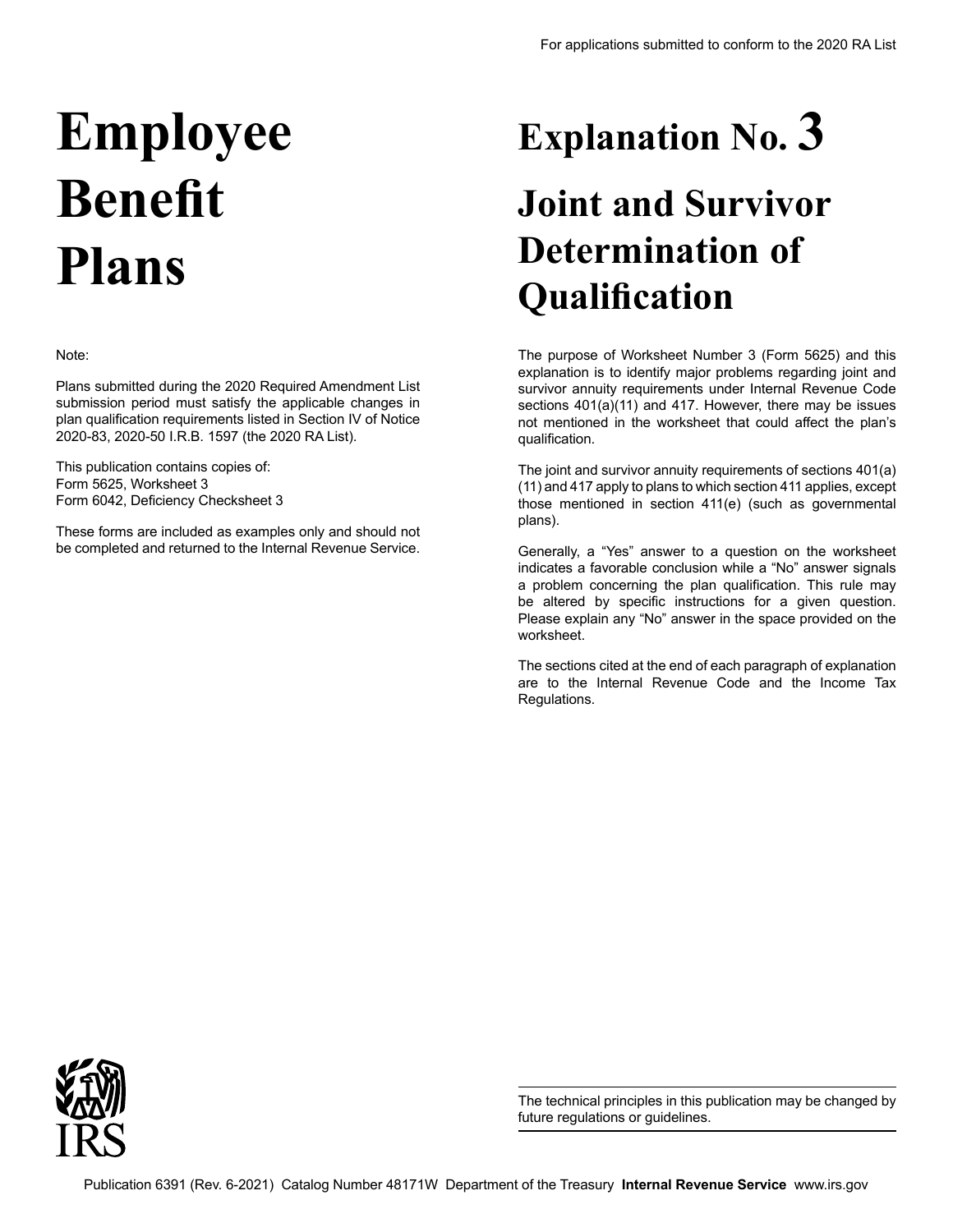## **I. Applicability**

The survivor annuity requirements of sections 401(a)(11) and 417 apply to all defined benefit plans and all other plans subject to the funding standards of section 412 (i.e., money purchase pension plans, including target benefit plans). There is a special exception, described below, for certain money purchase plans that are part of ESOPs. The requirements do not apply to defined contribution plans (other than money purchase and target benefit plans) that meet all of the following requirements:

- a) the plan provides that the participant's nonforfeitable accrued benefit is payable in full, on the participant's death, to the surviving spouse (unless the participant elects with spousal consent that the benefit be paid instead to a designated beneficiary);
- b) the participant does not elect to receive benefits in the form of a life annuity; and
- c) the plan is not a transferee or offset plan with respect to the participant.

Requirements b) and c) are applied on a participant by participant basis. Therefore, a profit-sharing or stock bonus plan, for example, could be subject to the survivor annuity requirements of sections 401(a)(11) and 417 with respect to some participants but not others. See I.b., below.

The law provides a special rule in the case of a money purchase ESOP. The portion of a participant's accrued benefit under such a plan that is subject to section 409(h) ("put options") is treated as though it were provided under a defined contribution plan not subject to section 412. Thus, if the requirements in a), b), and c), above, are met, the 409(h) part of the participant's benefit in the money purchase ESOP is exempt from the survivor annuity requirements.

*401(a)(11) 1.401(a)-20 Q&A 3*

Line a. To be exempt from the survivor annuity requirements of sections 401(a)(11) and 417, a defined contribution plan not subject to section 412 must provide that the participant's nonforfeitable accrued benefit is payable in full, on the participant's death, to the surviving spouse or (if there is no surviving spouse, or if the surviving spouse consents in the manner described below) to a designated beneficiary. Thus, there can be no forfeiture to the plan on account of death.

An exception allows a plan to provide that the nonforfeitable account balance is not required to be paid to the surviving spouse if the participant and spouse have not been married throughout the one-year period ending on the earlier of the participant's annuity starting date or date of death.

A participant may waive this spousal benefit in favor of a designated beneficiary at any time provided the spouse properly consents to the waiver. Both the participant's waiver and the spouse's consent must identify the specific nonspouse beneficiary (including any class of beneficiaries or any contingent beneficiaries). The plan must provide that the designated beneficiary cannot be changed without subsequent consent by the spouse. Other rules relating to spousal consent are described in II.g., below. These also apply to the waiver of the spousal benefit in defined contribution plans exempted from the survivor annuity requirements. Spousal consent is not required in these plans for a distribution to the participant or for the use of the accrued benefit as security for a plan loan to the participant.

A plan does not meet the requirement to pay the nonforfeitable accrued benefit in full to the surviving spouse unless the benefit is available to the spouse within a reasonable time after the participant's death. For this purpose, 90 days is reasonable, and the reasonableness of any longer period is based on facts and circumstances. Time periods longer than 90 days are unreasonable if they are less favorable to the surviving spouse than any time period that applies to other distributions under the plan.

A plan will also fail this requirement if it does not adjust the spousal benefit for gains and losses occurring after the participant's death in accordance with the plan's rules for adjusting account balances for other distributions.

A plan may provide that it will offset any loan outstanding at the participant's death which is secured by the account balance against the spousal benefit.

*401(a)(11)(B) and (D) 1.401(a)-20 Q&A 3, 13, 26, and 31 – 33*

Line b.i. If the plan offers a life annuity benefit option and the participant selects this option, the survivor annuity requirements will thereafter apply with respect to that participant's benefits under the plan. Thus, in this situation, the survivor annuity requirements may apply under the plan on a participant by participant basis. Also, if there is a separate accounting of the account balance subject to the participant's life annuity election, the plan may provide that the survivor annuity requirements apply only to that part of the account balance

If the plan contains a life annuity benefit option, the terms of the plan must meet the requirements described in the remainder of the worksheet for those participants who elect the life annuity. *401(a)(11)(B) 1.401(a)-20 Q&A 4*

**Line b.ii.** A plan that would otherwise be exempt from the survivor annuity requirements will nevertheless have to meet these requirements if the plan is a transferee plan with respect to any participant. A plan is a transferee plan if it is a direct or indirect transferee of a participant's benefits that were held on or after January 1, 1985 by a defined benefit plan or by a defined contribution plan that is subject to the survivor annuity requirements with respect to that participant. Transfers made before 1985 and rollovers made at any time will not subject the plan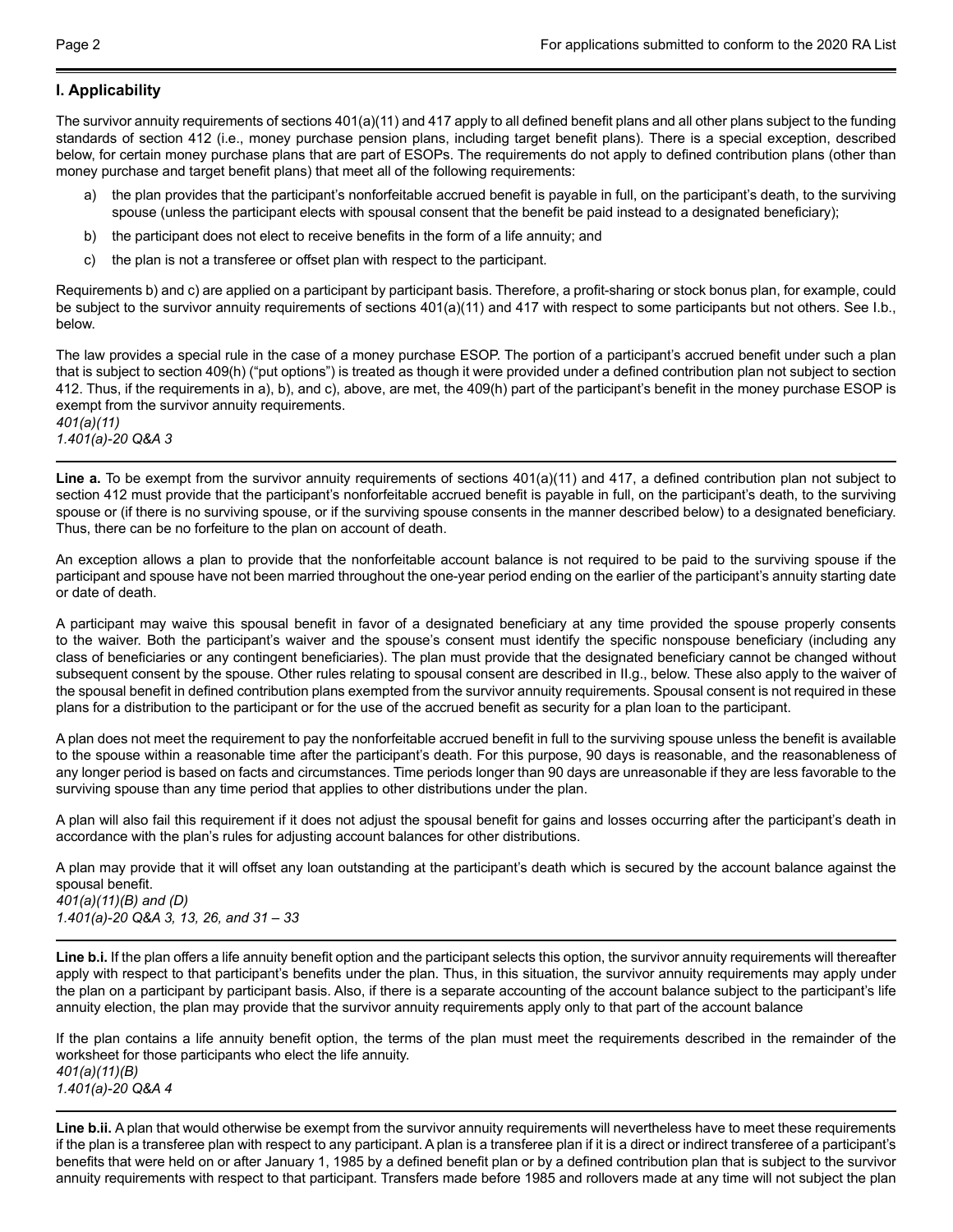to the survivor annuity requirements. If the plan is a transferee plan with respect to a participant, the survivor annuity requirements do not apply to other participants solely because of the transfer. Also, if there is an acceptable separate accounting between transferred benefits and other benefits, the survivor annuity requirements need only apply to the transferred benefits.

If this plan is a transferee plan or if it permits transfers from plans subject to the survivor annuity requirements, the terms of the plan must meet the requirements described in the remainder of the worksheet for those participants with respect to whom the plan is or may become a transferee plan.

*401( a)(11)(B) 1.401(a)-20 Q&A 5*

**Line b.iii.** If benefits under the plan offset benefits under a defined benefit plan, the plan must meet the requirements described in the remainder of the worksheet with respect to those participants whose benefits are offset. A plan will not become subject to the survivor annuity requirements on account of the offset, however, unless the plans are maintained by the same employer or by affiliated employers. For these purposes, an affiliated employer is any employer that is a member of a group described in section 414(b), (c), (m), or (o). *1.401(a)-20 Q&A 5*

### **II. Joint And Survivor Benefits**

The rules of sections 401(a)(11) and 417 apply to participants who have one hour of service or paid leave under the plan after August 22, 1984. Sections 302 and 303 of the Retirement Equity Act of 1984 contain transition rules that apply to certain other participants, but a plan is not required to be amended to set forth these rules.

The requirements that are described in the remainder of the worksheet and this explanation apply not only to a plan but also to any annuity contracts purchased by a plan and distributed to participants or their spouses. For example, deferred annuity contracts that are distributed to participants upon termination of a plan would have to provide for payment in the form of a qualified joint and survivor annuity and for preretirement survivor annuity coverage in the event of death prior to the time payments under the contract are to commence. The other rights and benefits described below would also apply to these contracts. *1.401(a)-20 Q&A 2, 39 and 42*

**Line a.** A plan that is subject to the survivor annuity requirements must provide that a vested participant who is alive on the annuity starting date must receive his or her benefit in the form of a qualified joint and survivor annuity (QJSA), unless there has been a proper election by the participant, with spousal consent, to waive the QJSA and certain notice requirements have been met.

A vested participant is one who is vested in benefits attributable to either employer or employee contributions. Thus, employees who have made mandatory or voluntary contributions to a plan that is subject to the survivor annuity requirements must (absent a proper waiver) automatically receive their benefits in the form of a QJSA if they are alive on the annuity starting date, even if they are not vested in any employer derived benefits.

A QJSA is an annuity for the life of the participant with a survivor annuity for the life of the spouse which is not less than 50 percent and not more than 100 percent of the amount of the annuity payable during the joint lives of the participant and spouse. In the case of an unmarried participant, a QJSA is an annuity for the life of the participant.

In a defined contribution plan, the amount of the QJSA benefit is that which can be purchased with the participant's nonforfeitable account balance, including both employer and employee contributions (although accumulated deductible employee contributions - DECs - may generally be excluded, as explained below). In a defined benefit plan, the entire vested accrued benefit (including any portion attributable to mandatory contributions) is subject to the QJSA requirements and the QJSA for a married participant must be at least as valuable as any other optional form of benefit that is payable under the plan at the same time. (See II.e., below.) Where an employee has made voluntary contributions to a defined benefit plan, the plan must maintain a separate account for these contributions and provide for their distribution as an automatic QJSA.

DECs that are made to either a defined contribution or defined benefit plan are treated as though they were made to a defined contribution plan not subject to section 412.

Thus, if the plan provides that the account balance attributable to DECs is payable in full to the surviving spouse on the participant's death and the participant does not (or cannot) elect to have them paid as a life annuity, the DECs will not be subject to the survivor annuity requirements.

A plan is required to pay a qualified preretirement survivor annuity (QPSA) to the surviving spouse of a vested participant who dies before the annuity staring date, unless the participant has waived the QPSA with spousal consent (see III, below). Thus, a correct determination of the annuity starting date is necessary to establish whether a benefit is to be paid as a QJSA or as a QPSA and will generally affect the amount of the annuity payments. The annuity starting date is also used to determine when a participant may elect with spousal consent to waive the QJSA and whether benefits can be forfeited on a participant's death.

The annuity starting date is the first day of the first period for which an amount is paid as an annuity or any other form. The actual date of a participant's retirement or other separation from service is not relevant. A plan that provides that the QJSA rules apply to retired participants and that the QPSA rules apply prior to retirement does not satisfy the requirements of sections 401(a)(11) and 417.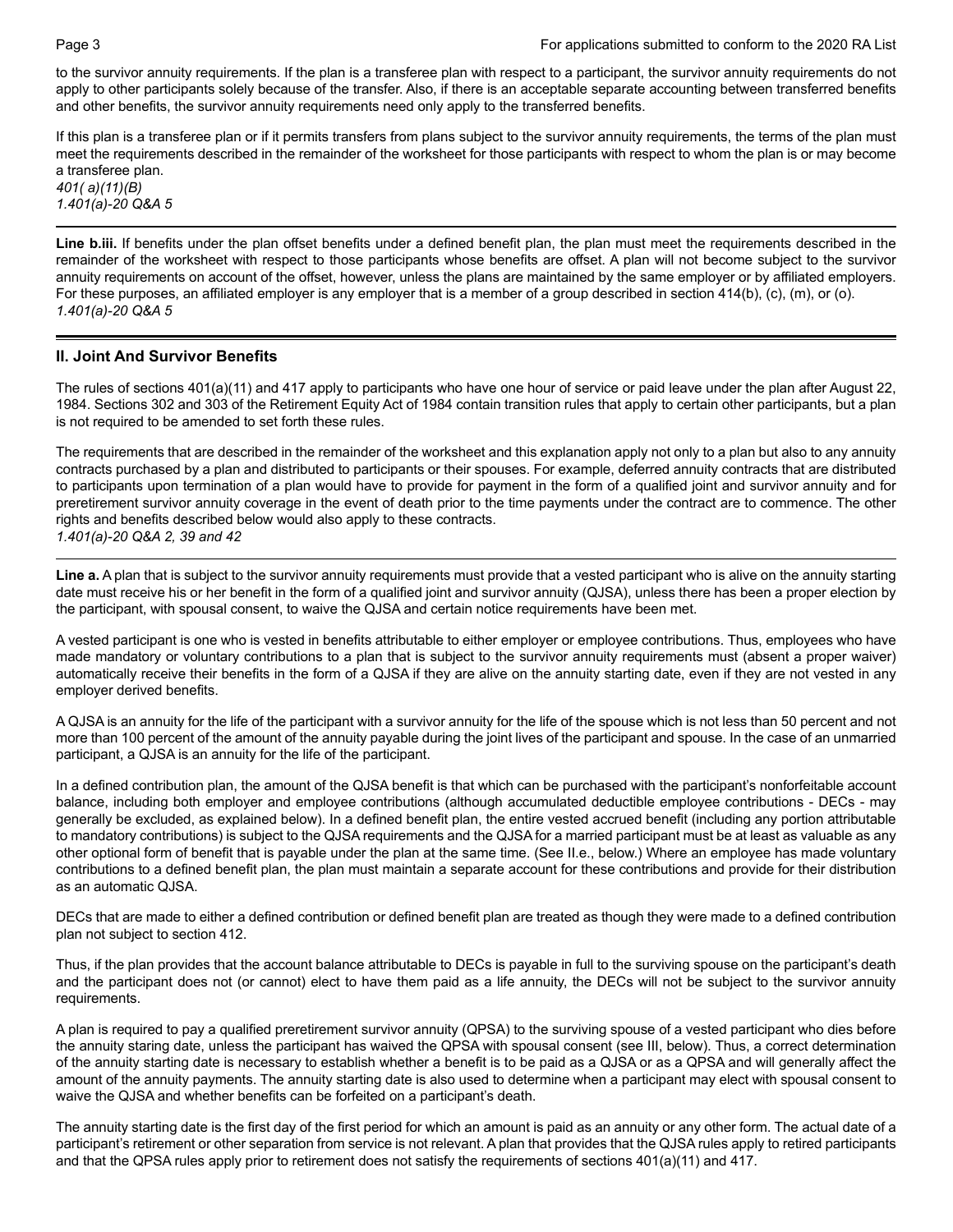#### Example

A defined benefit plan provides that a participant will begin receiving monthly benefit payments starting with the month in which the participant attains normal retirement age under the plan (age 65), regardless of whether the participant has actually retired. Participant A dies on July 2, 10 days before his 65th birthday and his scheduled retirement date, and before the first benefit payment is actually made Participant A and his spouse have not waived the QJSA. Because A was alive on the annuity starting date (July 1), the benefit that the plan must pay is a QJSA.

Other rules relating to the annuity staring date are described in II.b. and g., and III.a., below. *401(a)(11)(A) 417(b) and (f) 1.401(a)-20 Q&A 8, 10, 11, 14, 15 and 25*

Line b. There is a special rule for determining the annuity starting date in the case of disability benefits. If a disability benefit is an auxiliary benefit, the commencement of the disability benefit payments will not be an annuity starting date for survivor annuity purposes. Therefore, the benefit can be paid in a form other than a QJSA without the need for participant and spousal consent. If the disability benefit is not an auxiliary benefit, the first day of the first period for which the benefit becomes payable is the annuity starting date and the benefit payments must be in the form of a QJSA unless waived by the participant and spouse.

A disability benefit is an auxiliary benefit if the participant will receive at early or normal retirement age a benefit that meets the accrual and vesting requirements without taking into account the disability payments. Thus, if a disability benefit reduces the benefit that would otherwise have been paid at early or normal retirement age, the disability benefit is not an auxiliary benefit. In addition, a disability benefit would not be considered an auxiliary benefit if payment of the disability benefit reduced the array of optional forms of benefit available to the participant at early or normal retirement age.

If the plan provides a disability benefit, it must be determined whether the disability benefit is an auxiliary benefit. For example, if a defined benefit plan provides that a disabled participant will be entitled to an early distribution of his or her vested accrued benefit, the disability benefit will not be an auxiliary benefit because payments will reduce the benefit that would otherwise be paid at early or normal retirement age. Similarly, if a defined contribution plan permits distribution of the account when a participant becomes disabled, the disability benefit is not an auxiliary benefit. If the plan provides for disability benefits that are not auxiliary benefits, it must provide that the QJSA requirements will apply to the payment of these benefits.

*417(f)(2)(B) 1.401(a)-20 Q&A 10*

**Line c.** A QJSA is an immediate annuity. Therefore, a plan cannot make a distribution at any time in a form other than a QJSA unless a QJSA that commences immediately is available at the same time and the participant has waived it with spousal consent. For example, if a plan provides that a participant who retires early will receive either an automatic joint and survivor annuity under which payments will commence at NRA or, if elected by the participant and spouse, an immediate single sum payment, the joint and survivor annuity will not be a QJSA and the plan will not satisfy the survivor annuity requirements. On the other hand, a terminating plan, for example, could provide for distribution of deferred annuity contracts under which neither the QJSA nor any other optional form of benefit would be available until NRA.

**Line d.** The QJSA for a married participant must be at least as valuable as any other optional form of benefit payable under the plan at the same time.

*1.417(e)-1(b)(1)*

#### Example

A defined benefit plan contains an early retirement feature which provides that eligible employees who do not elect another form will receive an immediate joint and survivor annuity that is actuarially equivalent to a single life annuity payable at NRA. The other benefit forms available at early retirement are an immediate single life annuity that is fully subsidized with respect to the single life annuity payable at NRA (that is, there is no reduction in benefit payments on account of early payment) and a single sum actuarially equivalent to the single life annuity payable at NRA. Because the joint and survivor annuity is not at least as valuable as the subsidized single life annuity, it is not a QJSA and the plan does not satisfy the survivor annuity requirements.

Note that this rule applies only to the QJSA for a married participant. A single life annuity for an unmarried participant will not fail to be a QJSA merely because it is less valuable than other spousal forms of a benefit payable under the plan. *1.401(a)-20 Q&A 16*

**Line e.** A plan can always provide for more than one annuity which meets the requirements of a QJSA. For example, a plan could offer several joint and survivor annuities that are actuarially equivalent, such as joint and 50%, joint and 66 2/3%, and joint and 100%. A participant is always free to choose among QJSAs available under the plan at any time and without the need for spousal consent, provided the annuities are actuarially equivalent. However, where a plan does offer two or more actuarially equivalent joint and survivor annuities that meet the requirements of a QJSA, it must designate which one will be the automatic form of benefit. *1.401(a)-20 Q&A 16*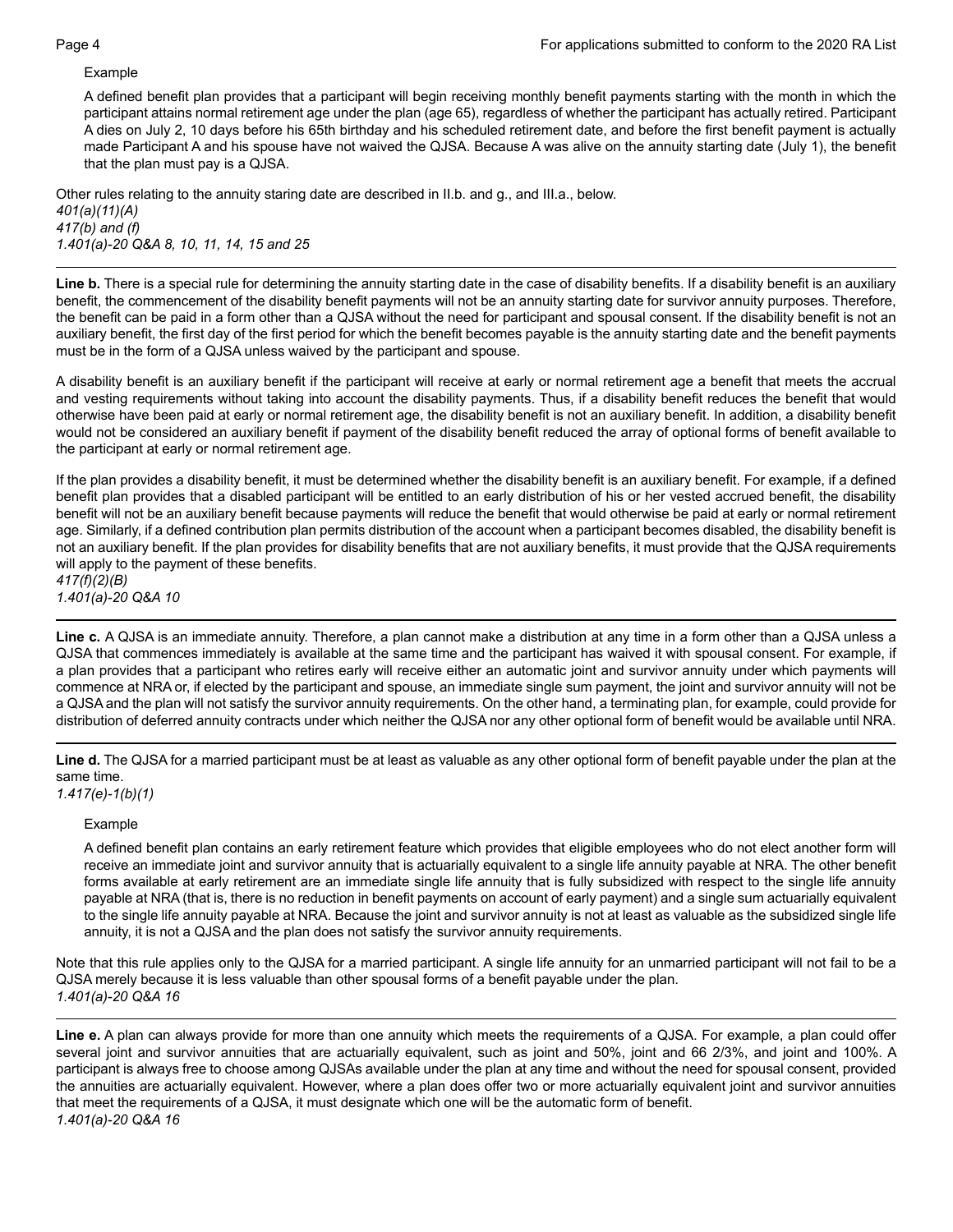**Line f.** The plan must allow a participant to receive a QJSA distribution at earliest retirement age under the plan.

"Earliest retirement age under the plan" not only determines when a participant must be allowed to obtain a QJSA distribution, but also affects when payments under a QPSA must commence and the calculation of the QPSA.(See III.b. and c., below.)

In a plan that allows distributions on separation from service, earliest retirement age is the earliest age at which a participant could separate from service and receive a distribution. In a plan that allows in-service distributions, earliest retirement age is the earliest age at which such distributions could be made. For any other plan, earliest retirement age is the early retirement age under the plan, if any, or normal retirement age under the plan, if there is no early retirement.

If a participant dies or separates from service prior to the earliest retirement age, only the actual years of service completed by the participant at the time of separation or death are taken into account in determining that participant's earliest retirement age. For example, in a plan that does not allow distributions before the earlier of age 55 and completion of 10 years of service or age 65, earliest retirement age for a participant who separated from service at age 50 with 10 or more years of service would be when the participant attains age 55. At that time, the participant would have to be able to take a QJSA distribution under the plan. If the same participant had fewer than 10 years of service, the QJSA would have to be available no later than at age 65.

*417(a)(7) 417(f)(3) 1.401(a)-20 Q&A 17 1.417(e)-1T*

**Line g.** In addition to providing an automatic QJSA, a plan that is subject to the survivor annuity rules must generally meet certain notice, election, and consent requirements regarding the QJSA.

The plan must contain election and consent provisions that meet the following requirements. For years beginning after December 31, 2006, the participant must be given the opportunity to waive the QJSA during the 180- day period before the annuity starting date (a 90 day period applies for years beginning before 2007) The participant's written waiver will not be acceptable unless the spouse consents to it in writing during the same 180-day period. Both the participant's waiver of the QJSA and the spouse's consent must identify the specific nonspouse beneficiary (including any class of beneficiaries or any contingent beneficiaries) and the particular optional form of benefit. Neither the beneficiary nor the optional form may be changed without subsequent spousal consent unless in the original consent, the spouse acknowledged the right to limit consent to a specific beneficiary and optional form and voluntarily relinquished those rights. However, the plan may permit the surviving spouse, or other beneficiary, to change the form of benefit after the participant's death. The spouse's consent must be witnessed by a plan representative or notary public.

A plan may provide that a legal guardian of the spouse may give consent if the spouse is incompetent. A plan may also provide that consent is not required if it is established to the satisfaction of a plan representative that there is nonspouse or the spouse cannot be located, or if a court order establishes that the participant is legally abandoned or separated. However, in the latter situation, a qualified domestic relations order (QDRO), as defined in section 414(p), may require QJSA coverage of a separated spouse and thus consent. (Note that a plan is not required to contain any provisions relating to a QDRO.)

A plan may not accept a pre-nuptial agreement as consent. Also, if a participant divorces and remarries, the former spouse's consent is not binding on the new spouse (unless, and to the extent, provided otherwise by a QDRO).

A plan must also provide participants with notice explaining the terms and conditions of a QJSA, their rights to waive the QJSA and to revoke a waiver, and their spouses' rights regarding consent. In general this written explanation must be provided no more than 180 nor less than 30 days prior to the annuity starting date and it must explain the terms and conditions of the QJSA; the participant's right to elect, in writing, not to receive the QJSA (with the consent of the participant's spouse, also in writing, if applicable), and the effect of such an election; the participant's right to revoke an election not to receive the QJSA, and the effect of such a revocation; and the eligibility conditions, material features, and relative values of available optional forms of benefit. The participant has a 30-day period following the receipt of the written explanation to decide whether to receive a distribution in a form other than a QJSA. A plan may contain language that allows the participant to elect (with spousal consent) to waive the 30-day period and receive a distribution in a form other than a QJSA provided the distribution begins more than 7 days after the participant received the written explanation. Any election by the participant to waive the 30-day period is not valid unless the plan has given the participant information on his right to wait 30 days to consider whether to waive the QJSA, the right to revoke the waiver until the later of 7 days following receipt of the written explanation or the annuity starting date, and the plan provides that the annuity starting date is a date after the participant has received the written explanation. The plan may contain language that the annuity starting date could be a date prior to the time the participant received the written explanation if the participant's right to waive the QJSA does not end less than 30 days after such explanation is provided, subject to the participant's waiver of the 30-day period, as discussed above.

### Example

The plan provides the participant with an explanation of the QJSA and other optional forms of distribution on March 4, 2008. On March 7, 2008, the participant elects (with the consent of the spouse) to waive the QJSA and receive an immediate distribution of a single life annuity. The plan can use an annuity starting date of March 1, 2008, providing the first payment is made to the participant no earlier than March 12, 2008. The notice must also be given to currently employed nonvested employees.

Generally, the recommencement of benefit payments to a participant whose benefits were suspended after separation will not create a new annuity starting date, unless the plan provides otherwise. Thus, the plan can recommence payments in the form in which benefits were being distributed prior to suspension without any new notice or consent. The commencement of benefits to an employee whose benefits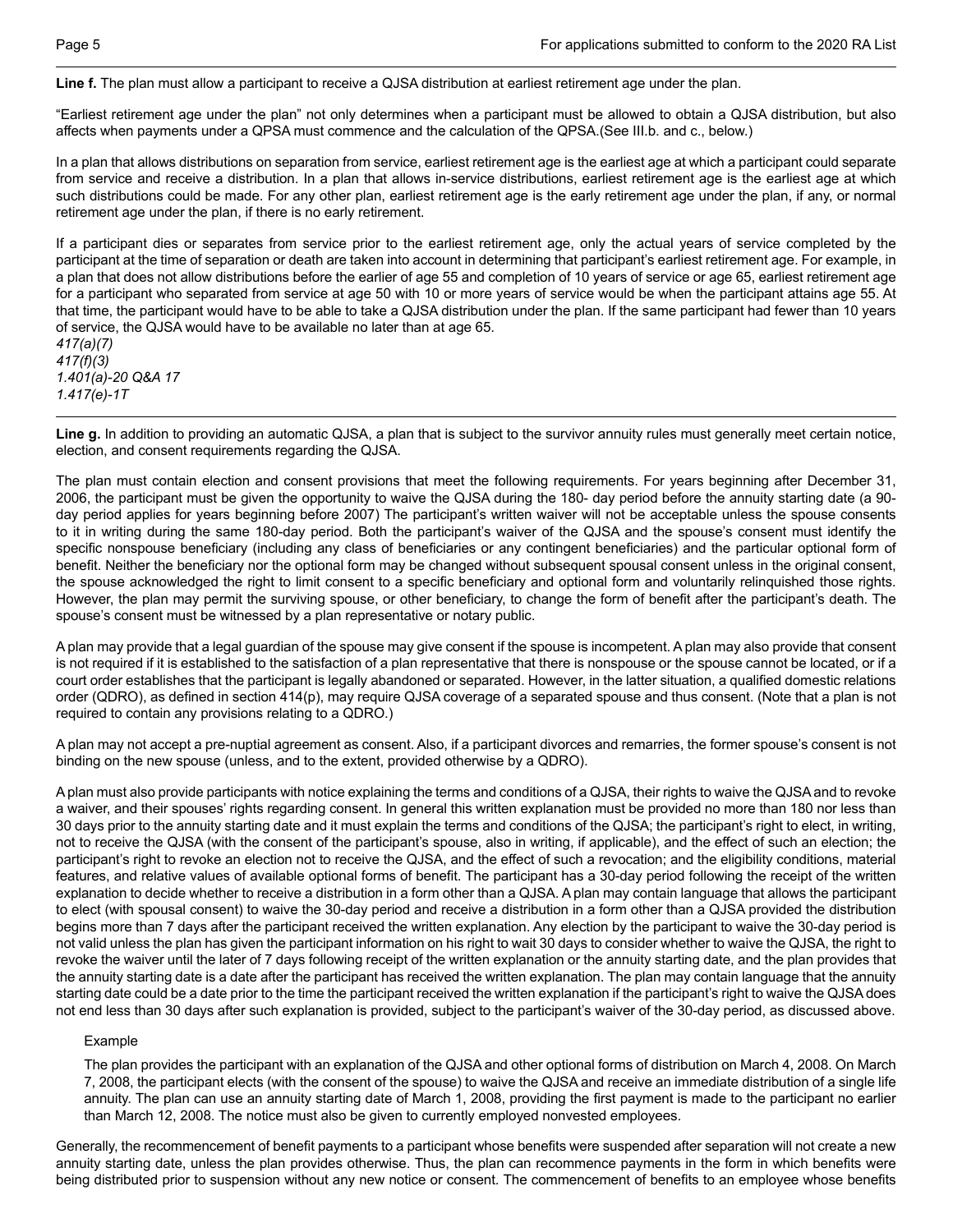were suspended without a separation and who never received payments is treated as the annuity starting date, unless the plan provides otherwise.

An annuity starting date after NRA will also apply to additional accruals after the annuity starting date, unless the plan provides otherwise. Thus, these additional accruals can be paid in the form in which the prior accruals are being distributed without any new notice or consent. An annuity starting date before NRA will not apply to additional accruals after that annuity starting date.

#### Example

A participant receives an in-service distribution of voluntary contributions in a single sum payment, after executing a proper waiver of the QJSA with spousal consent. When the balance of the participant's vested benefit under the plan is distributed, it must be paid as a QJSA unless there is a new election and a new consent to waive the QJSA within the 180-day period before the new annuity starting date.

The plan does not have to meet these notice, election and consent requirements if it fully subsidizes the QJSA and the participant is not allowed to waive the QJSA or to select a non-spouse beneficiary. However, if the participant can waive the QJSA or change the beneficiary, then all of these requirements will apply. For this purpose, a QJSA is never fully subsidized if the other available optional forms of benefit under the plan include a lump sum or a form that guarantees payment of an amount of benefits that could in some circumstances exceed the amounts that would be paid under the QJSA.

*417(a) 1.401(a)-20 Q&A 10, 27 - 29, 31, 34 and 36 - 38 1.401(a)-13(g) 1.417(e)-1(b)(3)*

**Line h.** The plan must provide that a participant will be allowed to change an election previously made at any time during the 180-day period before the annuity starting date. If the change in election is not a revocation of the waiver of the QJSA, the spouse must consent to the change (unless a general consent has been given). A plan may preclude a spouse from revoking consent to a specific waiver, or it may permit revocation of spousal consent.

*417(a) 1.401(a)-20 Q&A 30*

**Line i.** A plan does not have to treat a participant as married unless the participant and spouse have been married throughout the one-year period ending on the earlier of the annuity starting date or the date of the participant's death. Nevertheless, a participant and spouse who remain married for one year must be treated as married for a year on the annuity starting date even if this is not the case. Therefore, the plan must provide an automatic QJSA to any participant who is married on the annuity starting date. If the spouses do not remain married for one year (because of death or divorce), the plan may revoke the spouse's benefit rights and it need not recalculate and correct amounts already paid to the participant.

The spouse to whom a participant is married on the annuity starting date is the one who is entitled to QJSA coverage in the event of the participant's death (unless otherwise provided in a QDRO), even if they are not married on the date of death. Also, a plan cannot discontinue survivor payments under a QJSA because of remarriage of the surviving spouse. A QDRO can require that a divorced spouse be treated as a current spouse for QJSA purposes.

*417(d) 1.401(a)-20 Q&A 25 1.401(a)-13(g)*

Line j. For distributions with annuity starting dates in plan years beginning after December 31, 2007, plans subject to section 401(a)(11) must offer to participants a specified optional form of benefit as an alternative to the QJSA. In particular, these plans must provide to a participant who waives the QJSA an opportunity to elect a qualified optional survivor annuity ("QOSA") during the applicable election period and must provide a written explanation to participants of the terms and conditions of the QOSA. A QOSA as an annuity for the life of a participant with a survivor annuity for the life of the participant's spouse that is equal to a specified applicable percentage of the amount of the annuity that is payable during the joint lives of the participant and the spouse, and that is the actuarial equivalent of a single life annuity for the life of the participant. A QOSA also includes a distribution option in a form having the effect of such an annuity.

The level of spouse survivor annuity that must be provided under a QOSA depends upon the level of spouse survivor annuity provided under a plan's QJSA (that is, the QJSA form of benefit that is provided to a married participant in the absence of a waiver of such form of benefit). If the QJSA for a married participant provides a survivor annuity for the life of the participant's spouse that is less than 75 percent of the amount of the annuity that is payable during the joint lives of the participant and the participant's spouse, the QOSA must provide a spouse survivor annuity percentage of 75 percent. If the QJSA for a married participant provides a survivor annuity for the life of the participant's spouse that is greater than or equal to 75 percent of the amount of the annuity that is payable during the joint lives of the participant and the participant's spouse, the QOSA must provide a spouse survivor annuity percentage of 50 percent. *417(a)(1)(A)*

*Notice 2008-30*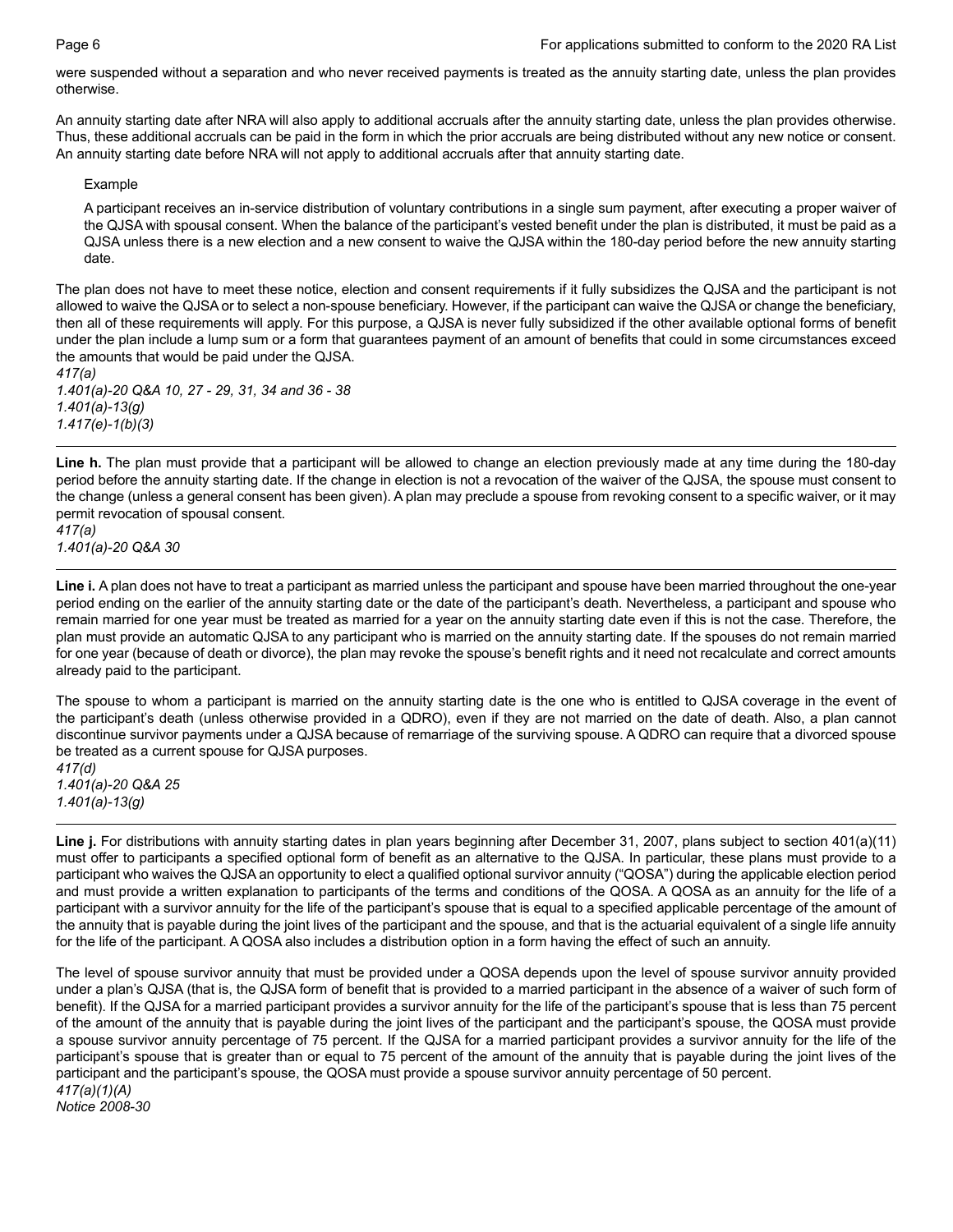**Line k.** Retroactive annuity starting dates apply to defined benefit plans only. A retroactive annuity starting date is an annuity starting date that occurs on or before the date the written explanation required under section 417(a)(3) is provided to the participant. Retroactive annuity starting dates may be used only if the plan provides for it and the participant affirmatively elects to use the retroactive annuity starting date. For a participant who affirmatively elects the retroactive annuity starting date, the plan is required to provide that the participant is in the same position he or she would have been had the participant's benefit payments actually commenced on the retroactive annuity starting date. That is, future periodic payments must be the same as the periodic payments the participants would have been paid had the benefit payments actually commenced on the annuity starting date. A participant cannot elect a retroactive annuity starting date that precedes the date the participant could have started to receive benefits under the plan terms in effect as of the retroactive annuity starting date.

Plan benefits must be determined as of the retroactive annuity starting date. The plan benefits must satisfy section 417(e)(3), if applicable and section 415 with the applicable interest rate and applicable mortality table determined as of the retroactive annuity starting date.

Annuity payments that otherwise satisfy the requirements for a qualified joint and survivor annuity under section 417(b) will not fail to be treated as a qualified joint and survivor annuity for purposes of section 415(b)(2) because the participant elects the retroactive annuity starting date and a make-up payment is required. A participant must receive a make-up payment to reflect a missed payment or payments for the period from the retroactive annuity starting date to the date of the actual make-up payment.

A distribution may have a retroactive annuity starting date if the following requirements found in section 1.417(e)- 1(b)(3)(v) are satisfied. However, the plan may require additional conditions.

- 1) The participant's spouse as of the time distributions actually commence must consent to the retroactive annuity starting date in a manner which satisfies the requirements found in section 417(a)(2). However, spousal consent is only necessary where the survivor annuity is less than fifty percent of the amount of the annuity payable during the life of the participant under a currently commencing qualified joint and survivor annuity. Also, notice, consent, and (3) apply.
- 2) The plan must demonstrate that the distributions satisfy the limitations under section 415 as of the date distributions commence, unless the distribution commences no more than twelve months after the retroactive annuity starting date
- 3) A retroactive annuity starting date distribution must be no less than the benefit produced by applying the applicable interest rate and the applicable mortality table determined as of the date the distribution commences to the annuity form that corresponds to the annuity form that was used to determine the benefit amount as of the retroactive annuity starting date.

Effective: Plan years beginning on or after January 1, 2004 *417(a) 417(a)(7)(A) 417(b) 417(e)(3) 1.417(e)-1(b)(3)*

### **III. Preretirement Survivor Annuities**

**Line a.** A plan that is subject to the survivor annuity requirements must provide that the surviving spouse of a vested participant who dies before the annuity starting date must receive a qualified pre-retirement survivor annuity (QPSA), unless there has been a proper election to waive the QPSA and certain notice requirements have been met. A QPSA is an immediate annuity for the life of the surviving spouse of a participant. An unmarried participant is deemed to have waived the QPSA. The amount of payments under a QPSA and the time at which the QPSA is calculated are described in III.b. and c., below.

The terms "annuity starting date" and "vested participant" have the same meaning as in II.a., above. Thus, the surviving spouse of an employee who dies before the annuity starting date and is vested only in employee derived benefits must receive a QPSA. Also, in the case of separated and retired participants, QPSA coverage will continue, unless waived with spousal consent, until the annuity starting date.

In certain situations, the annuity starting date may occur with respect to only part of a participant's benefit. In this case, distribution of the part of the benefit for which the annuity starting date has occurred is subject to the QJSA requirements while the remainder of the benefit is subject to the QPSA requirements.

### Example

A participant in a money purchase pension plan wants to take an in-service distribution of her voluntary employee contributions prior to separation from service. Any such distribution is subject to the QJSA requirements. However, the rest of the participant's vested account remains subject to the QPSA requirements until the annuity starting date has occurred for these benefits.

A plan that is subject to the survivor annuity requirements may provide for a forfeiture upon the participant's death provided death occurs before the annuity starting date and the required QPSA is not forfeited. (Also see III.b.ii., below, regarding forfeiture on account of a participant's death in a contributory defined contribution plan.) A defined benefit plan may provide for forfeiture of the QPSA if the spouse does not survive until the date prescribed under the plan for commencement of the QPSA or any later commencement date that has been elected by the spouse. A defined contribution plan may not forfeit the account balance even if the spouse dies prior to the time it is used to purchase the QPSA. *401(a)(11)(A)*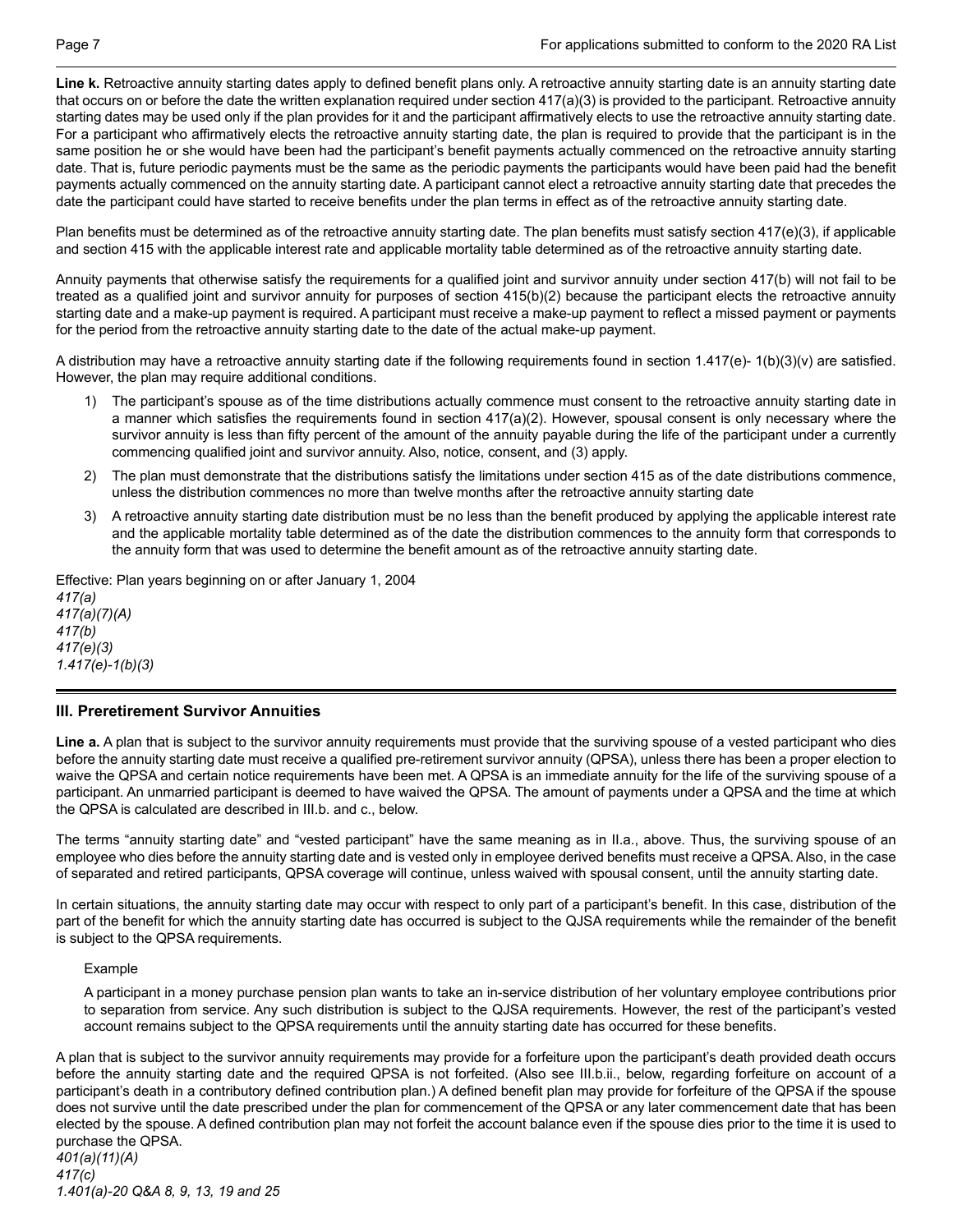**Line b.i.** The amount of each QPSA payment under a defined benefit plan may not be less than the amount that would be paid under the survivor annuity portion of a QJSA. If the participant dies after attaining the earliest retirement age under the plan, the amount of the payment is the amount that would have been paid to the survivor if the participant had retired with an immediate QJSA on the day before death. If the participant's death occurs on or before attaining the earliest retirement age under the plan, the amount of the payment is the amount that would have been paid to the survivor if the participant had a) separated from service on the earlier of the date of death or the date of any actual separation, b) survived until the earliest retirement age and retired at that time with an immediate QJSA, and c) died the next day. For this purpose, the term "earliest retirement age under the plan" has the same meaning as in II.f., above.

### Example

A vested participant in a defined benefit plan dies at age 45 with 8 years of service. Under the plan, benefits may not be distributed until age 65 or age 55 with 10 years of service. The QPSA has not been waived. Because the participant would not have been eligible to receive benefits at age 55 had she survived until then, the QPSA is calculated on the basis of a QJSA commencing at age 65. If the participant had 10 or more years of service at the time of death, the QPSA would be calculated on the basis of a QJSA commencing at age 55.

The defined benefit QPSA is based only on the benefits in which the participant was vested immediately prior to death. For example, life insurance proceeds need not be distributed as an annuity to the surviving spouse provided the surviving spouse receives the required QPSA.

A voluntary contribution account in a defined benefit plan is subject to the QPSA rules that apply to a defined contribution plan. *417(c)(1)*

*1.401(a)-20 Q&A 12, 15 and 18*

**Line b.ii.** The amount of the QPSA in a defined contribution plan cannot be less than the amount that can be purchased with 50 percent of the non-forfeitable account balance as of the date of death, including any life insurance proceeds or other amounts in which the participant becomes vested upon death. If the plan provides for a forfeiture on account of the participant's death, no more than a proportional percent of any contributions that may not be forfeited (such as elective and employee contributions) may be used to provide the QPSA. For example, if the QPSA is based on 50 percent of the account balance, only 50 percent of the non-forfeitable contributions may be used for the QPSA. *417(c)(2)*

*1.401(a)-20 Q&A 12, 20*

**Line c.i.** A defined benefit plan must allow the surviving spouse of a participant who dies before the earliest retirement age to direct the commencement of QPSA payments no later than the month in which the participant would have attained the earliest retirement age. Where the participant dies after the earliest retirement age, the plan must allow the spouse to direct commencement of payments within a reasonable time after the participant's death.

*417(c)(1)(B) 1.401(a)-20,Q&A 22*

**Line c.ii.** A defined contribution plan must allow the surviving spouse to direct commencement of QPSA payments within a reasonable time after the participant's death. *417(c)(1)(B) 1.401(a)-20, Q&A 22*

**Line d.** The QPSA is calculated as of the earliest retirement age if the participant dies before that time, or as of the date of death if the participant dies after the earliest retirement age. Therefore, if payments to the surviving spouse commence before or after the earliest retirement age, the plan must provide for reasonable actuarial adjustment to reflect the early or delayed payment. *1.401(a)-20, Q&A 19*

**Line e.** A defined benefit plan may charge a participant for the cost of providing the QPSA. A plan will not violate section 411 merely because it reduces the accrued benefit to reasonably reflect the cost of the QPSA. However, for plan years beginning after 1988, the plan may not charge for the QPSA prior to the later of the time the participant can waive the QPSA or when the participant is given notice of the right to waive the QPSA. *417(f)(4)*

*1.401(a)-20, Q&A 21*

**Line f.** In addition to providing an automatic QPSA, a plan that is subject to the survivor annuity rules must generally meet certain notice, election, and consent requirements regarding the QPSA that are similar to the requirements that apply to a QJSA. The plan must contain election and consent provisions that meet the following requirements. The participant must be given the opportunity to waive the QPSA starting with the first day of the plan year in which the participant attains age 35. Generally, the participant may not be allowed to waive the QPSA before this time, although the plan may provide for an earlier waiver (with spousal consent) if written explanation of the QPSA is given to the participant and the waiver becomes invalid with the beginning of the plan year in which the participant attains age 35. A participant who separates from service before the year in which he or she attains age 35 may elect at any time after separation (with spousal consent) to waive the QPSA with respect to benefits accrued before separation. The participant's written waiver will not be acceptable unless the spouse consents to it in writing during the same election period. Both the participant's waiver and the spouse's consent must state the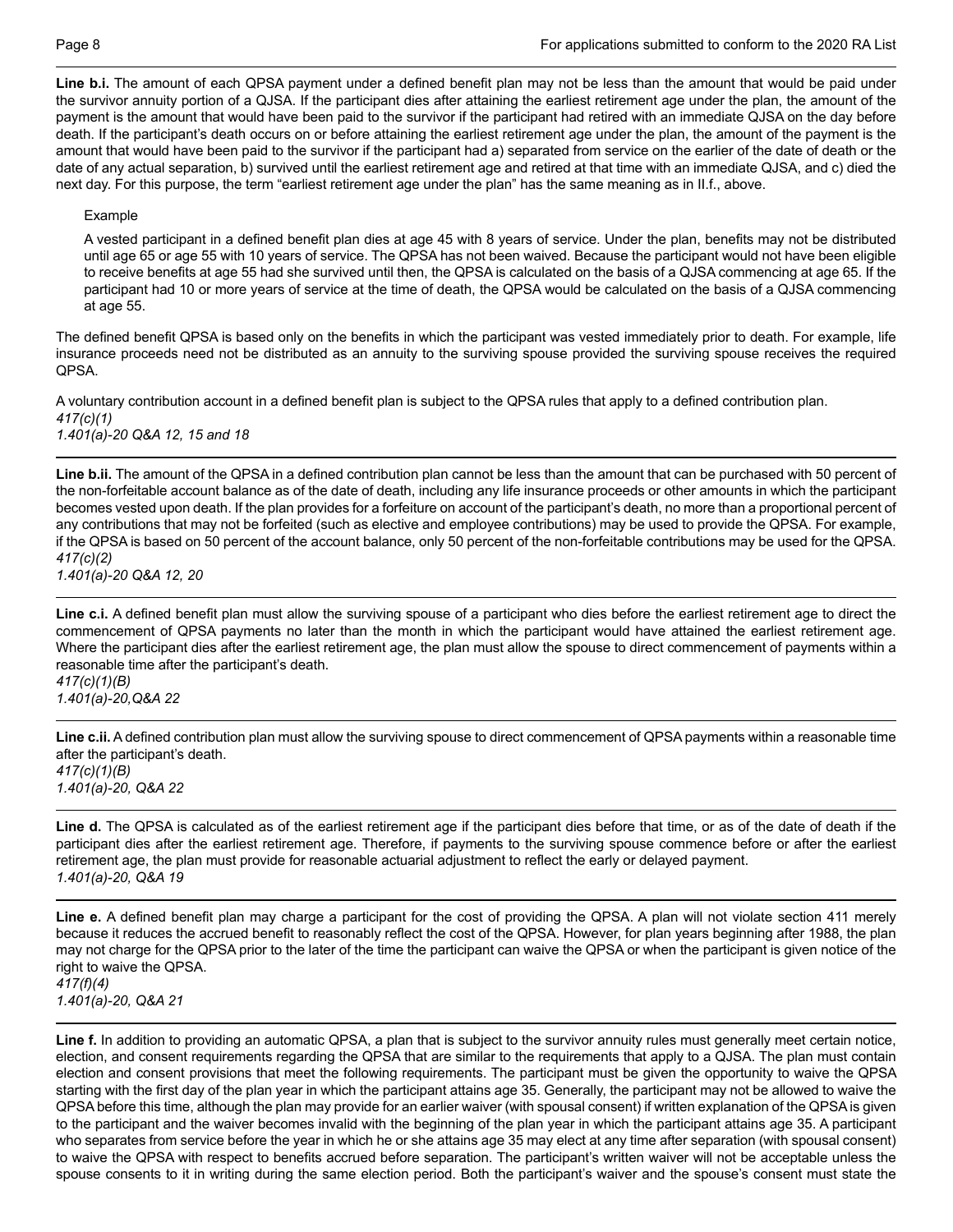specific nonspouse beneficiary (including any class of beneficiaries or any contingent beneficiaries). The particular optional form of benefit does not require the spouse's consent. The beneficiary may not be changed without subsequent spousal consent unless in the original consent, the spouse acknowledged the right to limit consent to a specific beneficiary and voluntarily relinquished this right. The plan may permit the surviving spouse, or other beneficiary, to change the form of benefit after the participant's death. All other requirements that apply to the waiver of a QJSA also apply to the waiver of a QPSA (see II.g., above).

A plan must also provide participants with notice explaining the QPSA that is comparable to the QJSA explanation. (See II.g., above.) In the case of a participant who separates from service before age 35, the notice must be given within one year before or after the date of separation. In other cases, the notice must generally be given between the first day of the plan year in which the participant turns age 32 and the last day of the plan year before the participant turns 35. However, if the first anniversary of participation will occur after the end of this period, notice may be given within a year before or after the date of participation. The notice must also be given to currently employed non-vested employee.

The plan does not have to meet these notice, election and consent requirements if it fully subsidizes the QPSA and the participant is not allowed to waive the QPSA or to select a non-spouse beneficiary. For this purpose, a QPSA is fully subsidized if there is no charge or reduction to the benefit for the QPSA coverage. In a defined contribution plan, the QPSA is always fully subsidized as there can be no charge or account reduction. However, if the participant can waive the QPSA or change the beneficiary, then all of the notice, election, and consent requirements will apply.

*417(a) 1.401(a)-20 Q&A 10, 27 - 29, 31, 33 - 38 1.401(a)-13(g)* 

**Line g.** The plan must provide that a participant will be allowed to change an election previously made at any time during the applicable election period. If the change in election involves a change in beneficiary, other than a change back to a QPSA, the spouse must consent to the change (unless a general consent has been given). A plan may preclude a spouse from revoking consent to a specific waiver, or it may permit revocation of spousal consent.

*417(a) 1.401(a)-2,0 Q&A 30*

**Line h.** A plan may require that a participant and spouse be married throughout the one-year period ending on the date of the participant's death as a condition of QPSA coverage. It may not impose a marriage requirement longer than this. A plan may not discontinue QPSA payments because of remarriage of the surviving spouse. A QDRO may require that a former spouse be treated as a current spouse for QPSA purposes.

*401(a)(11)(d) 417(d) 1.401(a)-20, Q&A 25 1.401(a)-13(g)*

### **IV. Spousal Consent And Plan Loans**

**Line a.** A plan may not distribute any part of a participant's accrued benefit at any time in a form other than a QJSA or a QPSA without the written consent of the spouse (or surviving spouse) unless the present value of the non-forfeitable benefit does not exceed \$5,000. Spousal consent is not required for the distribution of a QJSA at any time, but the participant must consent to any distribution while the benefit is immediately distributable (that is, prior to the later of age 62 or normal retirement age (as defined in section 411(a)(8)) unless the present value of the non-forfeitable benefit does not exceed \$5,000. For distributions made on or after March 28, 2005, mandatory distributions of more than \$1,000 from a qualified plan must be paid in a direct rollover to an IRA if the distributee does not make an affirmative election to have the amount paid in a direct rollover to an eligible retirement plan or to receive the distribution directly. Spousal consent is required for such a distribution only if the plan is subject to the joint and survivor annuity and preretirement survivor annuity requirements and the present value of the distributee's non-forfeitable benefit under the plan exceeds \$5,000. Present value is determined for these purposes without taking into account any amounts the participant rolled over into the employer's plan. For rules relating to the determination of present value in a defined benefit plan, see Worksheet and Explanation No. 2A. *411(a)(11) 401(a)(31)(B)*

*417(e) 1.417(e)-1(b)*

Line b. A plan may not require a surviving spouse to begin receiving benefits under a QPSA while the benefit is immediately distributable. A benefit is immediately distributable until such time as the participant would have attained the later of age 62 or normal retirement age (as defined in section 411(a)(8)). The plan may distribute the QPSA without spousal consent once it is no longer immediately distributable. *417(e)*

*1.417(e)-1(b) and -1(c)*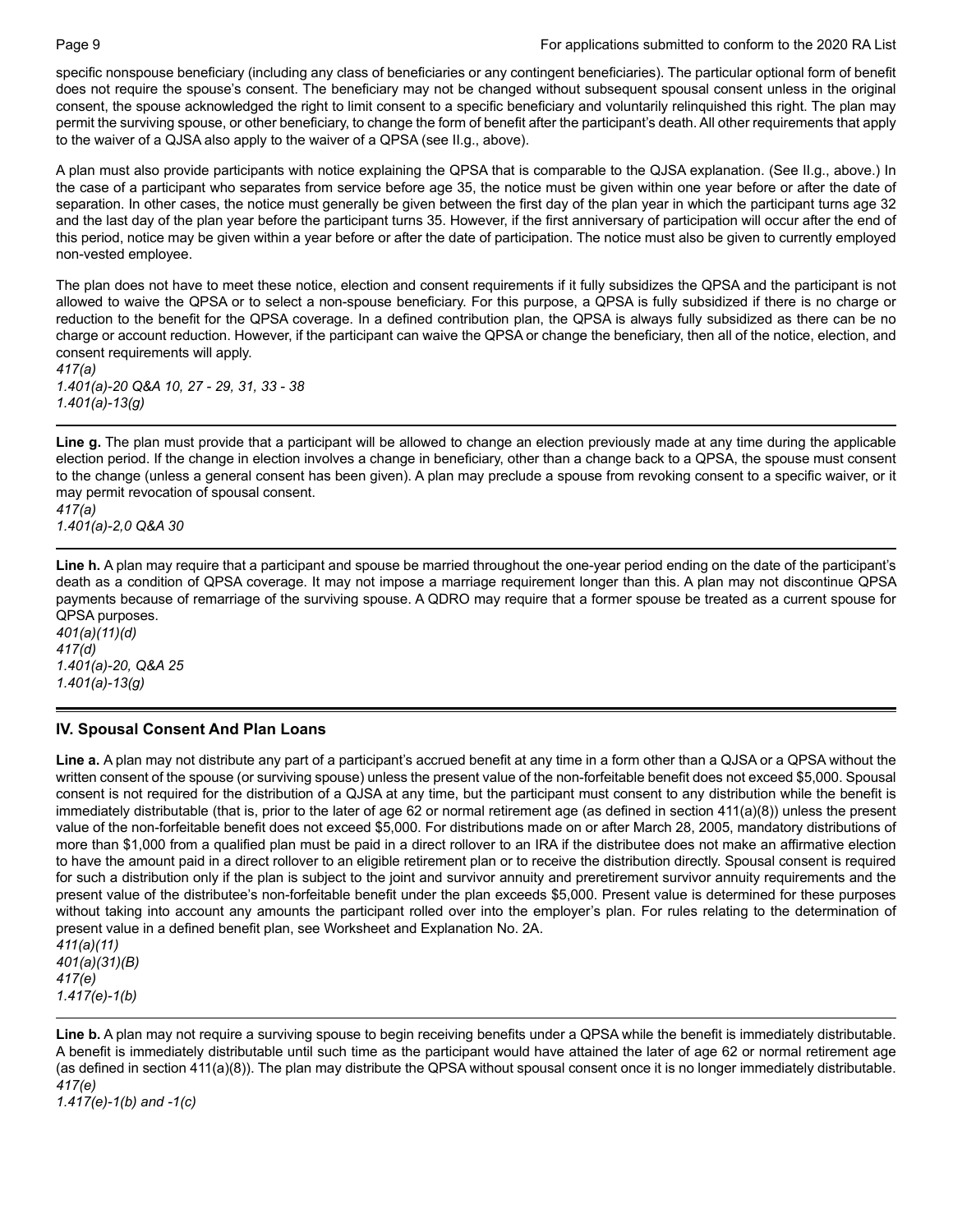**Line c.** If the plan provides for loans to participants, it must also provide that written spousal consent to the use of the participant's accrued benefit as security for a loan must be obtained, even if the accrued benefit is not the primary security. This requirement applies separately to the renegotiation, extension, renewal, or other revision of an existing loan. The consent of the spouse must be obtained within the 90-day period that ends on the date on which the loan is to be secured. Consent is not needed if the participant is not married at the time the loan is secured or if the participant's total accrued benefit does not exceed \$5,000. Spousal consent is not required if the plan or participant is not subject to section 401(a)(11) at the time the accrued benefit is used as security. Subsequent spousal consent is not needed for a set off of the loan against the accrued benefit n default even if the participant was not married when the loan was secured or is married to a different spouse. The plan may provide that in determining the amount of a QJSA or QPSA, it will reduce the accrued benefit by any security interest held by the plan for an outstanding loan at the time of payment or death, provided the security interest is treated as payment in satisfaction of the loan under the plan.

*417(a)(4; )417(c)(3) 1.401(a)-20,Q&A 24*

### **V. Same-Sex Spouses**

Until the Supreme Court's decision in in *U.S. v. Windsor*, 570 U.S. 12 (2013), found it unconstitutional, Section 3 of the Defense of Marriage Act (DOMA) prohibited the recognition of same-sex spouses for purposes of Federal tax law. Specifically, section 3 of DOMA provided that in determining the meaning of any Act of Congress, or of any ruling, regulation, or interpretation of the various administrative bureaus and agencies of the United States, the word 'marriage' means only a legal union between one man and one woman as husband and wife, and the word 'spouse' refers only to a person of the opposite sex who is a husband or a wife. (See 1 U.S.C. § 7 after amendment.) As a result, same-sex spouses were not recognized for purposes of the Code with respect to qualified retirement plans.

In the *Windsor* decision, the Supreme Court held on June 26, 2013 that section 3 of DOMA is unconstitutional because it violates the Fifth Amendment. Subsequent to *Windsor*, Rev. Rul. 2013-17 held that, (1) for Federal tax purposes, the terms "spouse," "husband and wife," "husband," and "wife" include an individual married to a person of the same sex if the individuals are lawfully married under state law, and the term "marriage" includes such a marriage between individuals of the same sex; (2) For Federal tax purposes, the IRS adopts a general rule recognizing a marriage of same-sex individuals that was validly entered into in a state whose laws authorize the marriage of two individuals of the same sex even if the married couple is domiciled in a state that does not recognize the validity of same-sex marriages. (3) For Federal tax purposes, the terms "spouse," "husband and wife," "husband," and "wife" do not include individuals (whether of the opposite sex or the same sex) who have entered into a registered domestic partnership, civil union, or other similar formal relationship recognized under state law that is not denominated as a marriage under the laws of that state, and the term "marriage" does not include such formal relationships.

The holdings of Rev. Rul. 2013-17 apply for all Federal tax purposes, including for purposes of the Federal tax rules that apply to qualified retirement plans under section 401(a). The ruling provides that the holdings will be applied prospectively as of September 16, 2013.

On April 4, 2014, the IRS issued Notice 2014-19 to provide additional guidance with respect to qualified retirement plans. Notice 2014-19 provided that any retirement plan qualification rule that applies because a participant is married must be applied with respect to a participant who is married to an individual of the same sex. For example, a participant in a plan subject to the rules of section 401(a)(11) who is married to a same-sex spouse cannot waive a QJSA without obtaining spousal consent pursuant to section 417. A retirement plan will not be treated as failing to meet the requirements of section 401(a) merely because it did not recognize the same-sex spouse of a participant as a spouse before June 26, 2013. For Federal tax purposes, effective as of September 16, 2013, Rev. Rul. 2013-17 (i) adopts a general rule recognizing a marriage of same-sex individuals that is validly entered into in a state whose laws authorize the marriage of two individuals of the same sex, even if the individuals are domiciled in a state that does not recognize the validity of same-sex marriages, and (ii) provides that individuals (whether part of an opposite-sex or same-sex couple) who have entered into a registered domestic partnership, civil union, or other similar formal relationship recognized under state law that is not denominated as a marriage under the laws of that state are not treated as married. Accordingly, a retirement plan will not be treated as failing to meet the requirements of section 401(a) merely because the plan, prior to September 16, 2013, recognized the same-sex spouse of a participant only if the participant was domiciled in a state that recognized same-sex marriages.

A qualified retirement plan will not lose its qualified status due to an amendment to reflect the outcome of *Windsor* for some or all purposes as of a date prior to June 26, 2013, if the amendment complies with applicable qualification requirements (such as section 401(a)(4)). Recognizing same-sex spouses for all purposes under a plan prior to June 26, 2013, however, may trigger requirements that are difficult to implement retroactively (such as the ownership attribution rules) and may create unintended consequences. Provided that applicable qualification requirements are otherwise satisfied, a plan sponsor's choice of a date before June 26, 2013, and the purposes for which the plan amendments recognize same-sex spouses before June 26, 2013, do not affect the qualified status of the plan. For example, for the period before June 26, 2013, a plan sponsor may choose to amend its plan to reflect the outcome of *Windsor* solely with respect to the QJSA and QPSA requirements of section 401(a)(11) and, for those purposes, solely with respect to participants with annuity starting dates or dates of death on or after a specified date.

Whether a plan must be amended to reflect the outcome of *Windsor* and the guidance in Rev. Rul. 2013-17 and Notice 2014-19 depends on the terms of the specific plan. If a plan's terms with respect to the requirements of section 401(a) define a marital relationship by reference to section 3 of DOMA or are otherwise inconsistent with the outcome of *Windsor* or the guidance in Rev. Rul. 2013-17 or Notice 2014-19, then an amendment to the plan that reflects the outcome of *Windsor* and the guidance in Rev. Rul. 2013-17 and Notice 2014-19 is required by the date specified in Q&A-8 of Notice 2014-19. Q&A-8 of Notice 2014-19 provides that the deadline to adopt a plan amendment pursuant to this notice is the later of (i) the otherwise applicable deadline under section 5.05 of Rev. Proc. 2007-44, or its successor, or (ii) December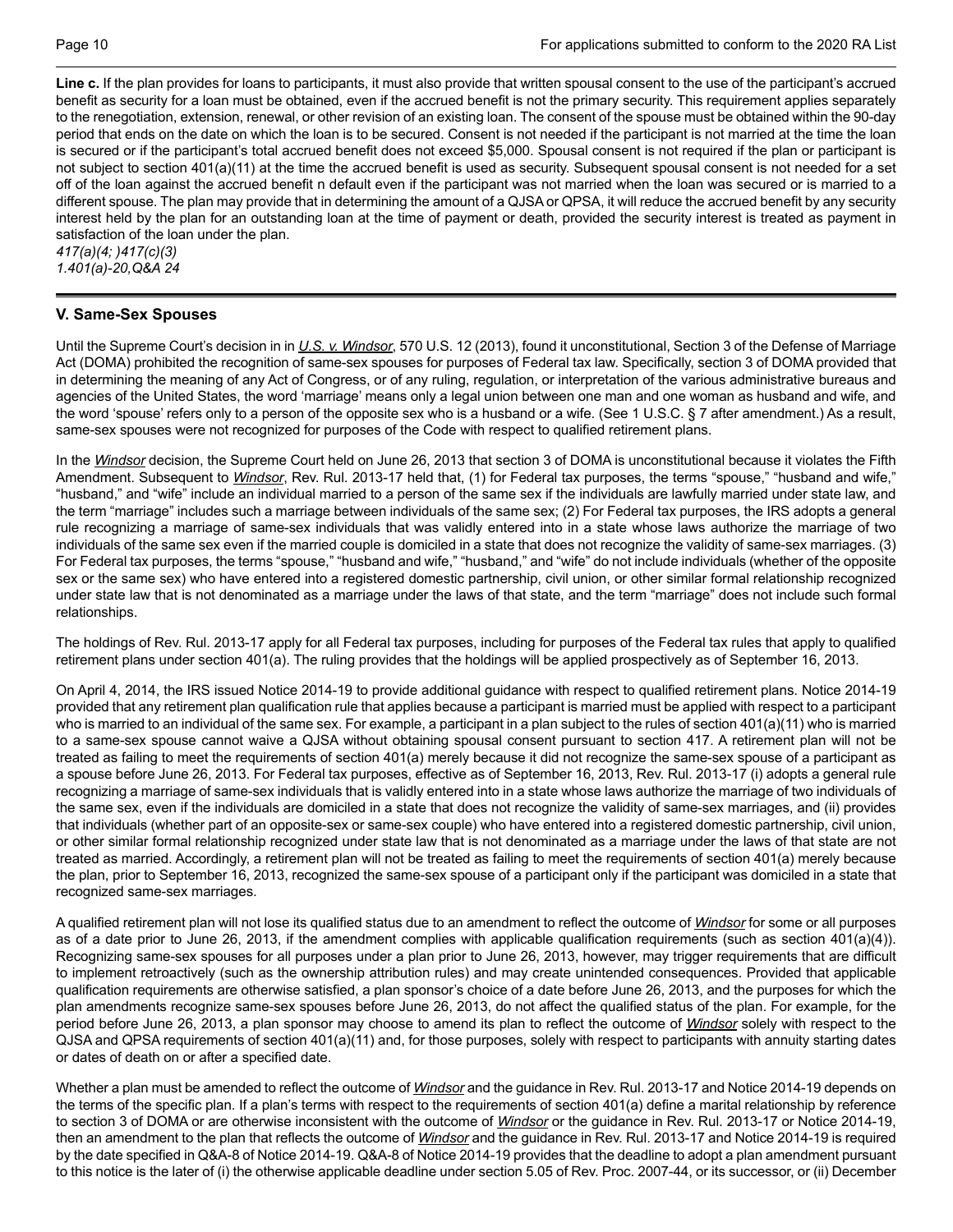#### Page 11 **Page 11 For applications submitted to conform to the 2020 RA List For applications submitted to conform to the 2020 RA List**

31, 2014. Moreover, in the case of a governmental plan, any amendment made pursuant to this notice need not be adopted before the close of the first regular legislative session of the legislative body with the authority to amend the plan that ends after December 31, 2014. If a plan's terms are not inconsistent with the outcome of *Windsor* and the guidance in Rev. Rul. 2013-17 and Notice 2014-19, an amendment generally would not be required. If a plan sponsor chooses to apply the rules in a manner that reflects the outcome of *Windsor* for a period before June 26, 2013, an amendment to the plan that specifies the purpose and date as of which the rules are applied in this manner is required. The deadline for this amendment is the date specified in Q&A-8 of Notice 2014-19.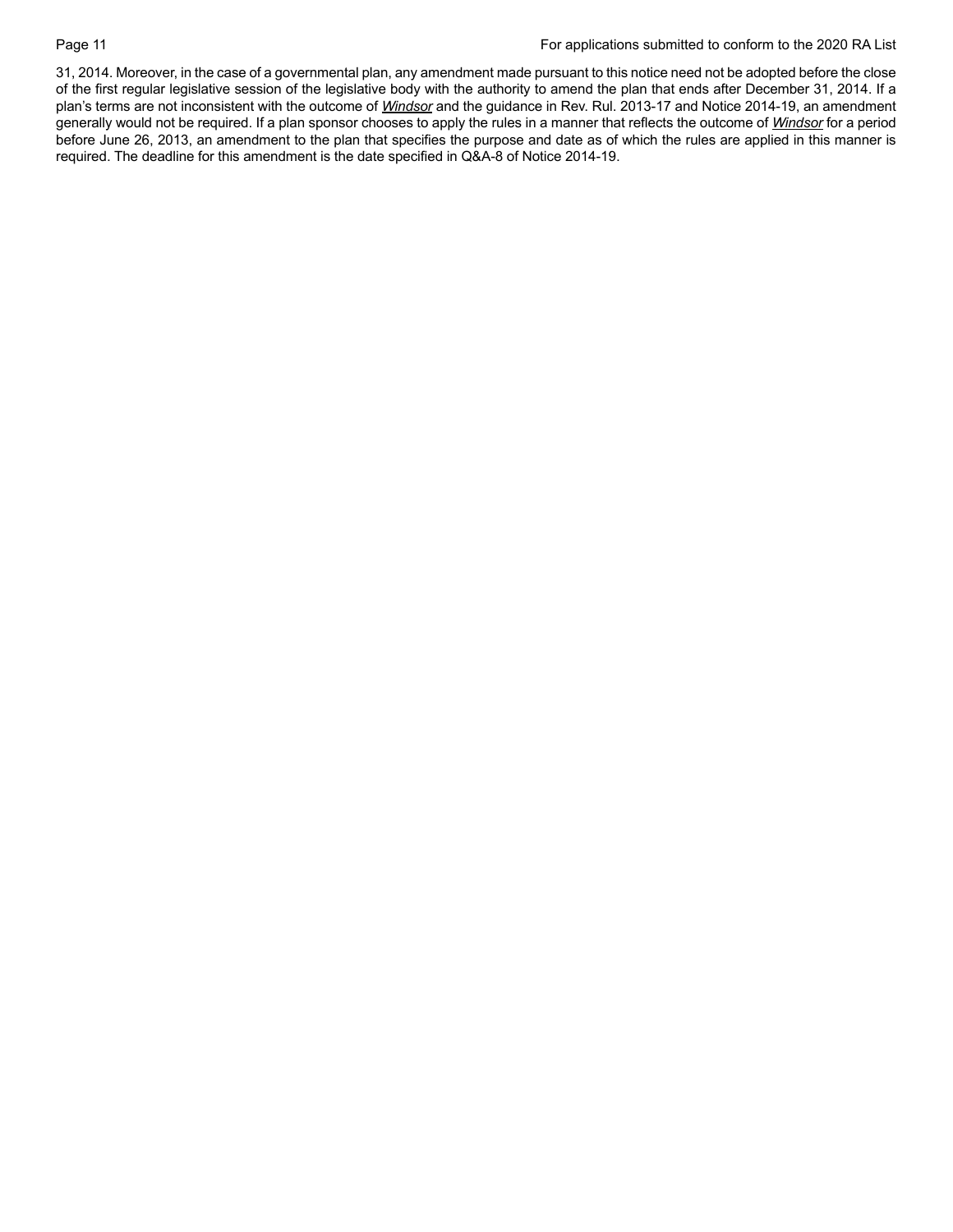## **Employee Benefit Plan Joint and Survivor**

### **(Worksheet Number 3 – Determination of Qualification)**

**Instructions** – All items must be completed. A "Yes" answer generally indicates a favorable conclusion is warranted, while a "No" answer indicates a problem exists. Please use the space on the worksheet to explain any "No" answer. See Publication 6391, Explanation Number 3, for guidance in completing this form.

#### Name of plan

| I. Applicability                                                                                                                                                                                                                                                                                                                                                            | <b>Plan Reference</b> | Yes <i>I</i><br>- NO | N/A |
|-----------------------------------------------------------------------------------------------------------------------------------------------------------------------------------------------------------------------------------------------------------------------------------------------------------------------------------------------------------------------------|-----------------------|----------------------|-----|
| a. Is the plan a defined contribution plan (other than a money purchase or target<br>benefit plan) that provides that the surviving spouse or, if the surviving spouse<br>consents, a designated beneficiary, shall upon the participant's death receive the<br>full nonforfeitable accrued benefit of the participant? (If "Yes," answer (b); if "No," go<br>to II.) [350] |                       |                      |     |
| b. Is this a plan that:                                                                                                                                                                                                                                                                                                                                                     |                       |                      |     |
| (i) Offers benefits in the form of a life annuity, or $[351]$                                                                                                                                                                                                                                                                                                               |                       |                      |     |
| (ii) Is a transferee of benefits from a plan subject to sections $401(a)(11)$ and $417$ , or<br>[352]                                                                                                                                                                                                                                                                       |                       |                      |     |
| (iii) Offsets benefits under a defined benefit plan? [353]                                                                                                                                                                                                                                                                                                                  |                       |                      |     |
|                                                                                                                                                                                                                                                                                                                                                                             |                       |                      |     |

| Explanation Number 3, for guidance in completing this form.                                                                                                                                                                                                                                                                                                                 |                                                                                                |            |           |     |
|-----------------------------------------------------------------------------------------------------------------------------------------------------------------------------------------------------------------------------------------------------------------------------------------------------------------------------------------------------------------------------|------------------------------------------------------------------------------------------------|------------|-----------|-----|
|                                                                                                                                                                                                                                                                                                                                                                             | The technical principles in this worksheet may be changed by future regulations or guidelines. |            |           |     |
| Name of plan                                                                                                                                                                                                                                                                                                                                                                |                                                                                                |            |           |     |
| I. Applicability                                                                                                                                                                                                                                                                                                                                                            | <b>Plan Reference</b>                                                                          | <b>Yes</b> | <b>No</b> | N/A |
| a. Is the plan a defined contribution plan (other than a money purchase or target<br>benefit plan) that provides that the surviving spouse or, if the surviving spouse<br>consents, a designated beneficiary, shall upon the participant's death receive the<br>full nonforfeitable accrued benefit of the participant? (If "Yes," answer (b); if "No," go<br>to II.) [350] |                                                                                                |            |           |     |
| b. Is this a plan that:                                                                                                                                                                                                                                                                                                                                                     |                                                                                                |            |           |     |
| (i) Offers benefits in the form of a life annuity, or [351]                                                                                                                                                                                                                                                                                                                 |                                                                                                |            |           |     |
| (ii) Is a transferee of benefits from a plan subject to sections 401(a)(11) and 417, or<br>[352]                                                                                                                                                                                                                                                                            |                                                                                                |            |           |     |
| (iii) Offsets benefits under a defined benefit plan? [353]                                                                                                                                                                                                                                                                                                                  |                                                                                                |            |           |     |
| (If the answer to b.(i), (ii), or (iii) is "Yes," see Explanations and go to II; if "No," do not complete the rest of this worksheet)                                                                                                                                                                                                                                       |                                                                                                |            |           |     |
| <b>II. Joint and Survivor Benefit</b>                                                                                                                                                                                                                                                                                                                                       | <b>Plan Reference</b>                                                                          | <b>Yes</b> | <b>No</b> | N/A |
| a. Does the plan provide for the payment of benefits in the form of a Qualified Joint<br>and Survivor Annuity (QJSA) in the case of a vested participant who survives until<br>the annuity starting date? [354]                                                                                                                                                             |                                                                                                |            |           |     |
| b. If the plan provides for disability benefits that are not auxiliary benefits, does the<br>plan treat the first day of the first period for which these benefits are to be paid as<br>the annuity starting date? [355]                                                                                                                                                    |                                                                                                |            |           |     |
| c. Is the QJSA under the plan an annuity that commences immediately? [356]                                                                                                                                                                                                                                                                                                  |                                                                                                |            |           |     |
| d. Is the QJSA for a married participant at least as valuable as any other optional form<br>of benefit payable under the plan at the same time? [357]                                                                                                                                                                                                                       |                                                                                                |            |           |     |
| e. If the plan provides for two or more actuarially equivalent annuities that satisfy the<br>requirements for a QJSA, does it specify which is the automatic form? [358]                                                                                                                                                                                                    |                                                                                                |            |           |     |
| f. Is the participant allowed to receive a QJSA distribution at earliest requirement age<br>under the plan? [359]                                                                                                                                                                                                                                                           |                                                                                                |            |           |     |
| g. Does the plan provide that the participant can elect during the applicable election<br>period not to take a QJSA only with the spouse's consent to a specific beneficiary<br>and a particular optional form of benefit? [360, 361]                                                                                                                                       |                                                                                                |            |           |     |
| h: Does the plan provide that a participant who is to receive a QJSA may elect, with<br>spousal consent, not to take the QJSA and may revoke the election, or choose<br>again to take the QJSA, at any time and any number of times within the applicable<br>election period? [362]                                                                                         |                                                                                                |            |           |     |
| i. Does the plan provide an automatic QJSA to a participant who is married on the<br>annuity starting date, regardless of whether married throughout the one-year period<br>ending on the annuity starting date? [363, 364]                                                                                                                                                 |                                                                                                |            |           |     |
| j. Does the plan provide for a Qualified Optional Survivor Annuity (QOSA)? [365]                                                                                                                                                                                                                                                                                            |                                                                                                |            |           |     |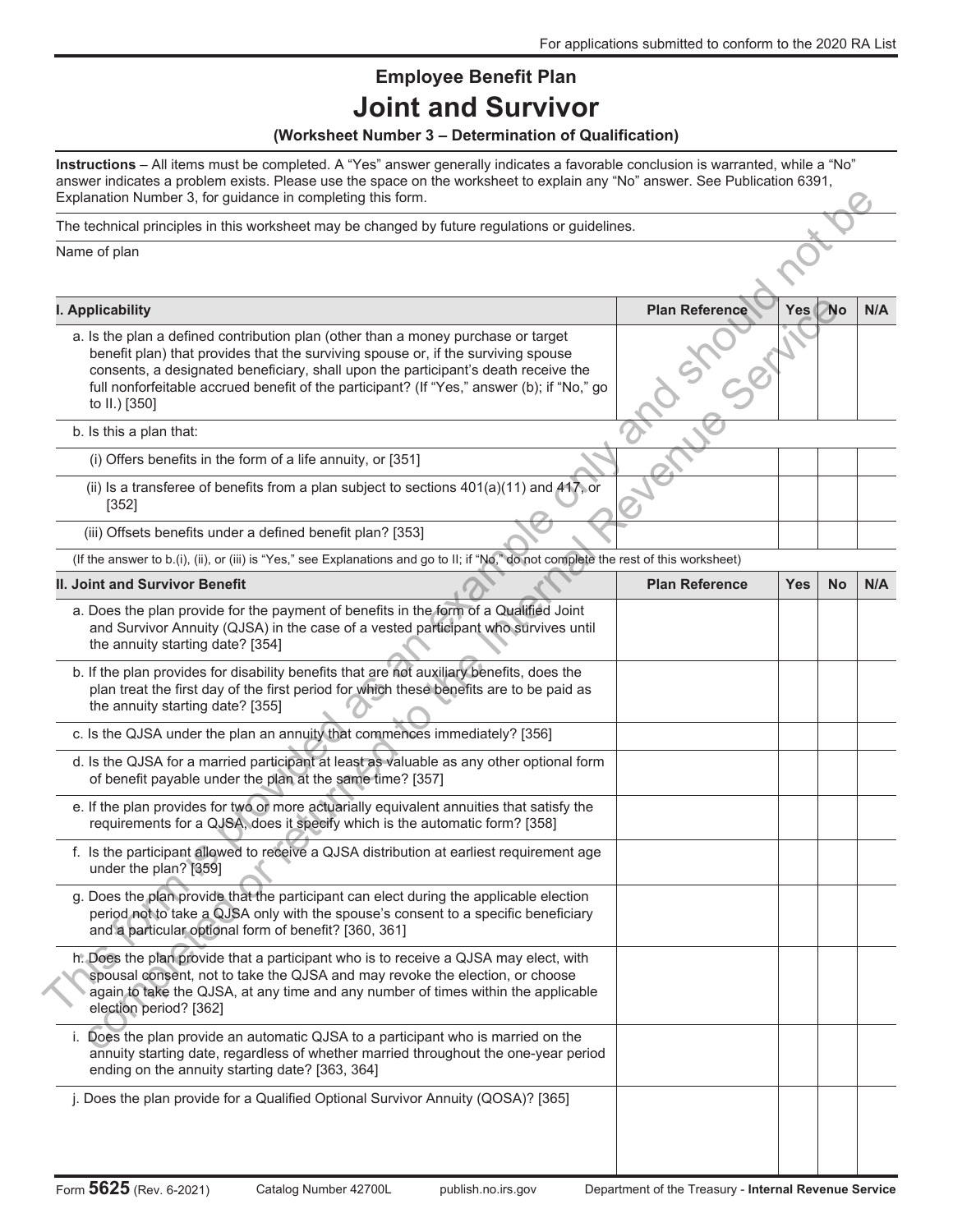| II. Joint and Survivor Benefit - Continued                                                                                                                                                                                                                                                                 | <b>Plan Reference</b> | <b>Yes</b> | <b>No</b> | N/A         |
|------------------------------------------------------------------------------------------------------------------------------------------------------------------------------------------------------------------------------------------------------------------------------------------------------------|-----------------------|------------|-----------|-------------|
| k. If the plan is a defined benefit plan that provides for the election of a retroactive annuity starting date:                                                                                                                                                                                            |                       |            |           |             |
| (i) Have the notice and consent requirements under IRC 417 been satisfied with<br>respect to the retroactive annuity starting date? [366]                                                                                                                                                                  |                       |            |           |             |
| (ii) Are any missed payments addressed in a manner that satisfies the final<br>regulations under IRC 417? [367]                                                                                                                                                                                            |                       |            |           |             |
| <b>III. Preretirement Survivor Annuities</b>                                                                                                                                                                                                                                                               | <b>Plan Reference</b> | <b>Yes</b> | <b>No</b> | $\n  N/A\n$ |
| a. Does the plan provide the surviving spouse of a vested participant who dies before<br>the annuity starting date with a Qualified Preretirement Survivor Annuity (QPSA)?<br>$[368]$                                                                                                                      |                       |            |           |             |
| b. Is the amount of the QPSA correctly defined:                                                                                                                                                                                                                                                            |                       |            |           |             |
| (i) In the case of a defined benefit plan? [369, 370]                                                                                                                                                                                                                                                      |                       |            |           |             |
| (ii) In the case of a defined contribution plan? [371]                                                                                                                                                                                                                                                     |                       |            |           |             |
| c. Does the plan provide that the surviving spouse can begin receiving the QPSA:                                                                                                                                                                                                                           |                       |            |           |             |
| (i) In a defined benefit plan, no later then the month the participant would have<br>attained earliest retirement age (or within a reasonable time after death, if later)?<br>[372]                                                                                                                        | or ise                |            |           |             |
| (ii) In a defined contribution plan, within a reasonable time after the participant's<br>death? [373]                                                                                                                                                                                                      |                       |            |           |             |
| d. In a defined benefit plan that allows the QPSA to be paid earlier or later than the<br>time described in III.c.(i) does the plan make actuarial adjustments to reflect the<br>early or delayed payment? [374]                                                                                           |                       |            |           |             |
| e. In a defined benefit plan that charges the participant for the cost of the QPSA, is the<br>charge inapplicable prior to the later of the time the participant can waive the QPSA<br>or when the participant is given notice of the right to waive the QPSA? [375]                                       |                       |            |           |             |
| f. Does the plan provide that the participant can elect during the applicable election<br>period to waive the QPSA only with spousal consent to a specific nonspouse<br>beneficiary? [376, 377]                                                                                                            |                       |            |           |             |
| g. Does the plan provide that a participant may revoke a waiver of the QPSA at any<br>time and any number of times during the applicable election period? [378]                                                                                                                                            |                       |            |           |             |
| h. Does the plan limit any marriage requirement for the QPSA to no more than one<br>year before the participant's death? [379]                                                                                                                                                                             |                       |            |           |             |
| IV. Spousal Consents and Plan Loans                                                                                                                                                                                                                                                                        | <b>Plan Reference</b> | <b>Yes</b> | <b>No</b> | N/A         |
| a. Does the plan require the consent of the spouse (or surviving spouse) to any<br>distribution in any form other than a QJSA (or QPSA), except where the present<br>value of the nonforfeitable benefit does not exceed \$5,000? [380]                                                                    |                       |            |           |             |
| b. Does the plan require the consent of the surviving spouse to the distribution of a<br>QPSA while it is immediately distributable, except where the present value of the<br>nonforfeitable benefit does not exceed \$5,000? [381]                                                                        |                       |            |           |             |
| c. If the plan provides for participant loans, does it require spousal consent to the use<br>of the accrued benefit as security for the loan? [382]                                                                                                                                                        |                       |            |           |             |
| <b>V. Same-Sex Spouses</b>                                                                                                                                                                                                                                                                                 | <b>Plan Reference</b> | <b>Yes</b> | <b>No</b> | N/A         |
| a. Are plan provisions consistent with $U.S.$ v. Windsor, 570 U.S. 12 (2013) and the<br>guidance in Rev. Rul. 2013-17 and Notice 2014-19? (For example, a definition of<br>spouse that refers to section 3 of DOMA, or that defines spouse as being of the<br>opposite sex would require amendment.) [383] |                       |            |           |             |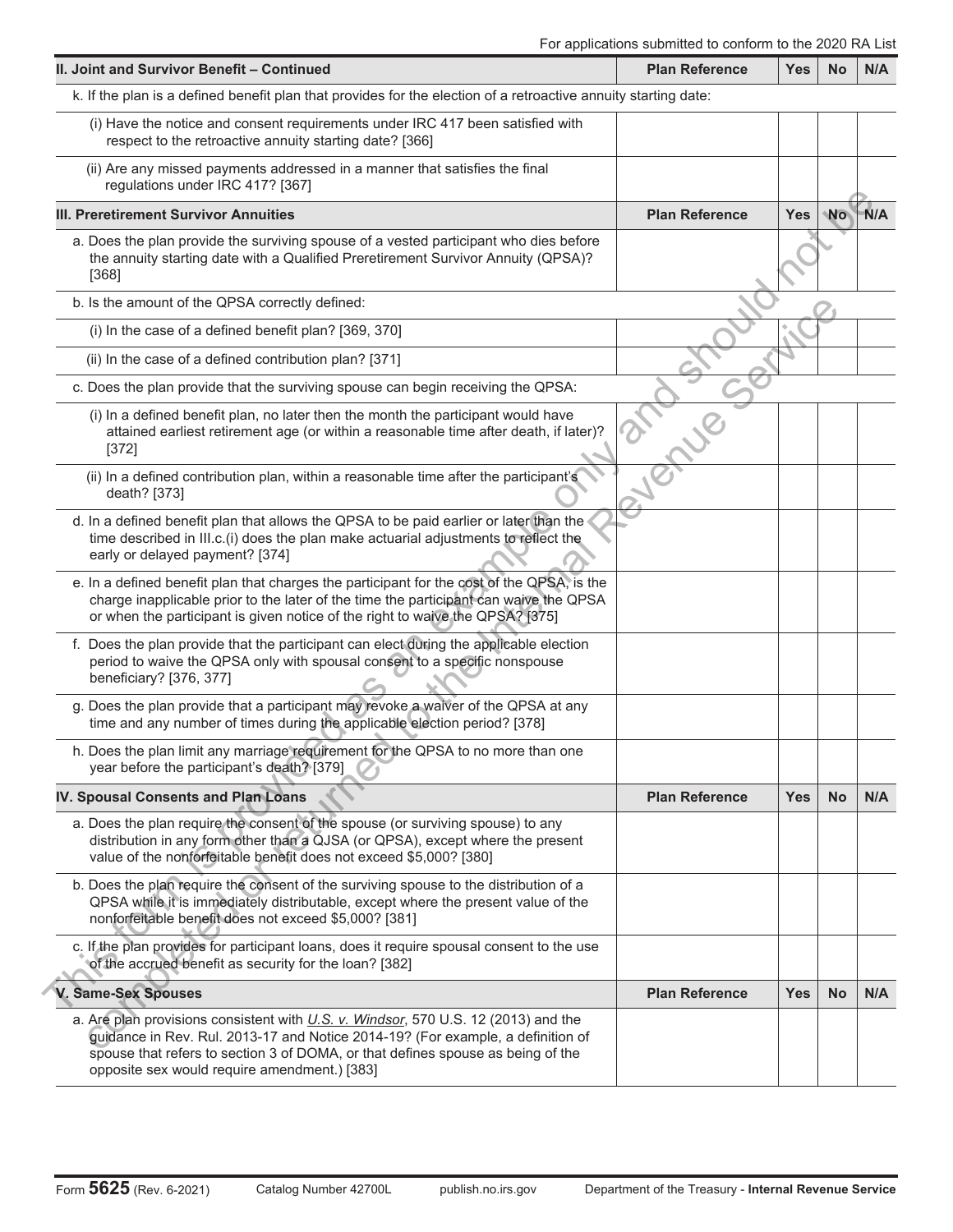## **Employee Plan Deficiency Checksheet Attachment Number 3 Joint and Survivor**

| For IRS Use   | Please furnish the amendment(s) requested in the section(s) checked below.                                                                                                                                                                                                                                                                                                                                                                                                                                                                                                               |
|---------------|------------------------------------------------------------------------------------------------------------------------------------------------------------------------------------------------------------------------------------------------------------------------------------------------------------------------------------------------------------------------------------------------------------------------------------------------------------------------------------------------------------------------------------------------------------------------------------------|
|               |                                                                                                                                                                                                                                                                                                                                                                                                                                                                                                                                                                                          |
| 350<br>l.a.   | Section<br>of the plan should be amended to provide that the participant's nonforfeitable accrued benefit<br>will be payable in full, upon the participant's death, to the surviving spouse. The plan may provide that this<br>benefit will be paid instead to a designated beneficiary if the participant executes a written waiver of the spousal<br>benefit, the spouse consents to the waiver, and both the waiver and the spouse's consent state the specific<br>nonspouse beneficiary. IRC section 401(a)(11)(B) and Regs. section 1.401(a)-20 Q&As 3, 32 and 33.                  |
| 351           | Section<br>of the plan should be amended to provide that if a participant elects at any time to receive                                                                                                                                                                                                                                                                                                                                                                                                                                                                                  |
| I.b.(i)       | benefits in the form of a life annuity, the requirements described in sections 401(a)(11)(A) and 417 of the Code,<br>and the regulations thereunder, will always thereafter apply to the participant's benefits under the plan. If the<br>plan provides for a separate accounting of the account balance subject to the participant's life annuity election,<br>these requirements need only apply to the separate account. IRC sections $401(a)(11)$ and $417(a)$ and Regs.<br>section 1.401(a)-20 Q&A 4.                                                                               |
| 352           | Section<br>of the plan should be amended to provide that the requirements described in sections                                                                                                                                                                                                                                                                                                                                                                                                                                                                                          |
| I.b.(ii)      | 401(a)(11)(A) and 417 of the Code, and the regulations thereunder, will apply to a participant's benefits if, with<br>respect to the participant, the plan is a direct or indirect transferee of benefits held on or after January 1, 1985<br>by a defined benefit plan or a defined contribution plan subject to the requirements of section 401(a)(11) and<br>417. If the plan provides for a separate accounting of the participant's benefits, these requirements need only<br>apply to the separate account. IRC section 401(a)(11) and 417(a) and Regs, section 1.401(a)-20 Q&A 5. |
| 353           | Section<br>of the plan should be amended to provide that the requirements described in sections                                                                                                                                                                                                                                                                                                                                                                                                                                                                                          |
| I.b.(iii)     | 401(a)(11)(A) and 417 of the Code, and the regulations thereunder, apply with respect to those participants<br>whose benefits under the plan are used to offset benefits under a defined benefit plan. IRC sections 401(a)(11)<br>and 417(a) and Regs. section 1.401(a)-20 Q&A 5.                                                                                                                                                                                                                                                                                                        |
| 354           | Section<br>of the plan should be amended to provide that if a participant with vested benefits attributable                                                                                                                                                                                                                                                                                                                                                                                                                                                                              |
| II.a.         | to employer or employee contributions survives until the annuity starting date (that is, the first day of the first<br>period for which an amount is paid as an annuity or any other form), the plan will provide for benefits in the form<br>of a qualified joint and survivor annuity. For this purpose a qualified joint and survivor annuity for an unmarried<br>participant is a single life annuity. IRC sections 401(a)(11) and 417(a) and Regs. section 1.401(a)-20 Q&As 8<br>and 25                                                                                             |
| 355           | Section<br>of the plan should be amended to provide that for purposes of determining whether a                                                                                                                                                                                                                                                                                                                                                                                                                                                                                           |
| II.b.         | participant's benefit is to be paid in the form of a qualified joint and survivor annuity, the first day of the first<br>period for which the disability benefit described therein is to be paid will be treated as an annuity starting date.<br>IRC section 417(f)(2)(B) and Regs. section 1.401(a)-20 Q&A 10.                                                                                                                                                                                                                                                                          |
| 356           | Section<br>of the plan should be amended to provide that the payments under the qualified joint and                                                                                                                                                                                                                                                                                                                                                                                                                                                                                      |
| II.c.         | survivor annuity will commence immediately. Regs. section 1.417(e)-1(b)(1).                                                                                                                                                                                                                                                                                                                                                                                                                                                                                                              |
| 357           | The qualified joint and survivor annuity for a married participant must be at least as valuable as any other                                                                                                                                                                                                                                                                                                                                                                                                                                                                             |
| II.d.         | optional form of benefit payable under the plan at the same time. Section<br>of the plan should be<br>amended accordingly. Regs. section 1.401(a)-20 Q&A 16.                                                                                                                                                                                                                                                                                                                                                                                                                             |
| 358<br>II.e.  | Section<br>of the plan should be amended to designate which of the actuarially equivalent joint and<br>survivor annuities under the plan is the automatic qualified joint and survivor annuity. Regs. section 1.401(a)-20<br>Q&A 16.                                                                                                                                                                                                                                                                                                                                                     |
| 359           | Section<br>of the plan should be amended to provide that a participant who elects to receive a                                                                                                                                                                                                                                                                                                                                                                                                                                                                                           |
| <b>VISITE</b> | distribution on or after attainment of earliest retirement age (that is, the earliest date on which the participant<br>could elect to receive retirement benefits under the plan) will receive the distribution in the form of a qualified<br>joint and survivor annuity unless the participant and spouse consent to payment in another form. IRC section<br>417(f)(3) and Regs. section 1.401(a)-20 Q&A 17.                                                                                                                                                                            |
|               |                                                                                                                                                                                                                                                                                                                                                                                                                                                                                                                                                                                          |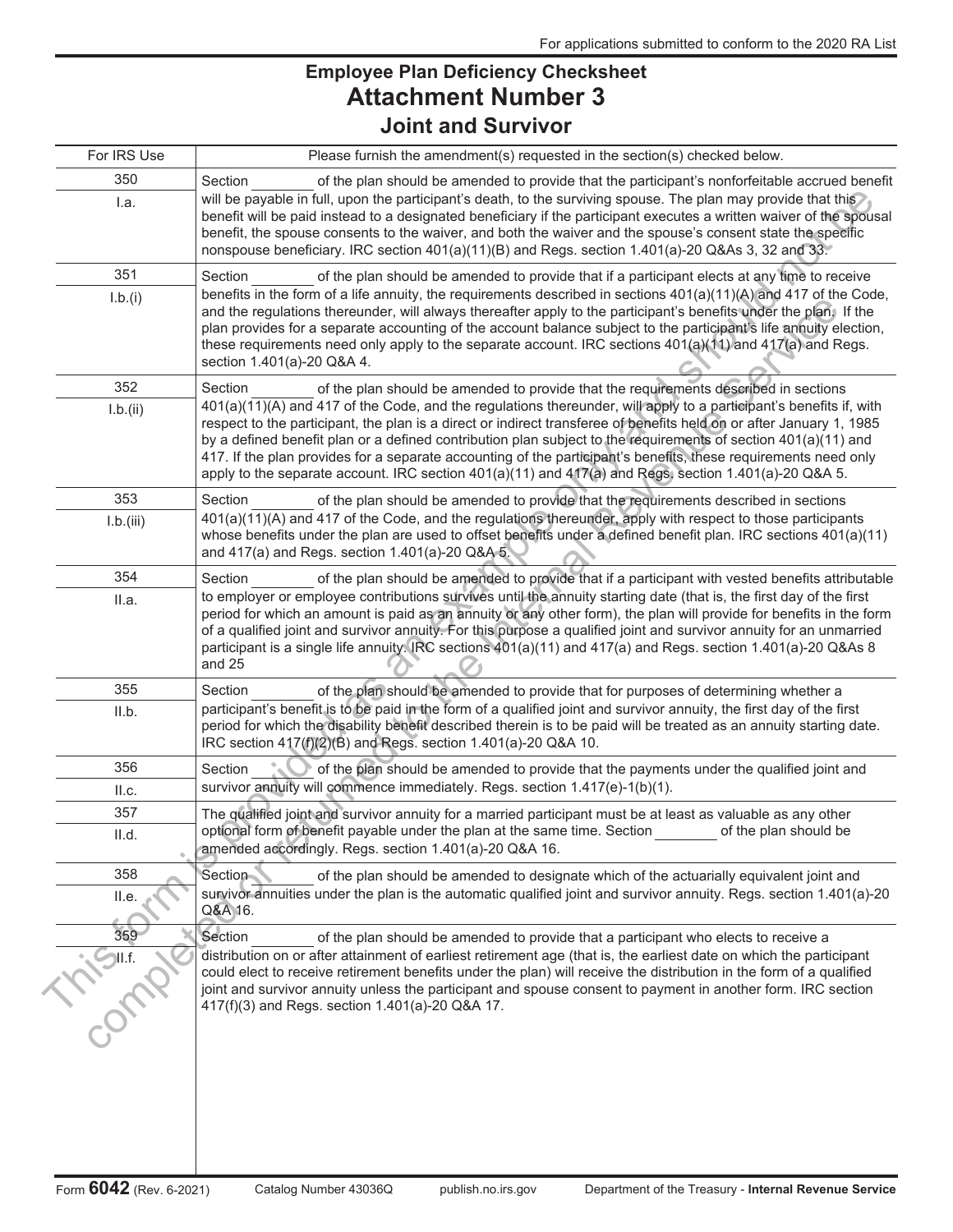| 360, 361                     | Section<br>of the plan should be amended to provide that during a period that begins on the first day of                                                                                                                                                                                                                                                                                                                                                                                                                                                                                                                                                                                                                                                                                                                                                                                                                                                                                                                                                                  |
|------------------------------|---------------------------------------------------------------------------------------------------------------------------------------------------------------------------------------------------------------------------------------------------------------------------------------------------------------------------------------------------------------------------------------------------------------------------------------------------------------------------------------------------------------------------------------------------------------------------------------------------------------------------------------------------------------------------------------------------------------------------------------------------------------------------------------------------------------------------------------------------------------------------------------------------------------------------------------------------------------------------------------------------------------------------------------------------------------------------|
| II.g.                        | the 180 day period ending on the annuity starting date and ends on the later of the annuity starting date or the<br>30th day after the plan administrator provides the participant with a written explanation of the Qualified Joint and<br>Survivor Annuity (QJSA), a participant may waive the QJSA form of benefit if the following conditions are<br>satisfied: (1) the participant's spouse consents in writing to the election and the spouse's consent is witnessed<br>by a plan representative or notary public; (2) the participant's waiver and the spouse's consent state the specific<br>nonspouse beneficiary (including any class of beneficiaries or contingent beneficiaries) and the particular<br>optional form of benefit, neither of which may be further modified (except back to a QJSA) without subsequent<br>spousal consent (unless expressly permitted by the spouse); and (3) the spouse's consent acknowledges the<br>effect of the election. IRC sections 417(a) and Regs. sections 1.401(a)-20 Q&A 31, 1.417(e)-1(b) and 1.417<br>$(e)-1T.$ |
| 362                          | Section<br>of the plan should be amended to provide that a participant who has elected to waive the                                                                                                                                                                                                                                                                                                                                                                                                                                                                                                                                                                                                                                                                                                                                                                                                                                                                                                                                                                       |
| II.h.                        | qualified joint and survivor annuity with spousal consent may revoke the election at any time and any number of<br>times during the 180 day period ending on the annuity starting date. IRC section 417(a)(1).                                                                                                                                                                                                                                                                                                                                                                                                                                                                                                                                                                                                                                                                                                                                                                                                                                                            |
| 363, 364                     | Any marriage requirement for the participant and spouse must be limited to the one-year period ending on the                                                                                                                                                                                                                                                                                                                                                                                                                                                                                                                                                                                                                                                                                                                                                                                                                                                                                                                                                              |
| II.i.                        | earlier of the annuity starting date or the date of death. Nevertheless, the plan must treat a participant and<br>spouse who are married on the annuity starting date as having been married during the one-year period ending<br>on that date if they remain married for one year. Therefore, the plan must pay to such a participant the benefit<br>that is to commence on the annuity starting date in the form of a qualified joint and survivor annuity. If the<br>participant and spouse do not remain married for one year, the plan may provide that the spouse loses any<br>survivor benefit rights and that any amount paid to the participant will not be retroactively corrected. Section<br>of the plan should be amended accordingly. IRC section 417(d) and Regs. section 1.401(a)-20<br>Q&A 25.                                                                                                                                                                                                                                                           |
| 365                          | of the plan should be amended to provide for a Qualified Optional Survivor Annuity (QOSA).<br>Section                                                                                                                                                                                                                                                                                                                                                                                                                                                                                                                                                                                                                                                                                                                                                                                                                                                                                                                                                                     |
| II.j.                        | A QOSA is an optional form of benefit that provides a survivor annuity based on the survivor annuity provided<br>under the plan's QJSA. If the plan's QJSA survivor annuity is less than 75 percent, the QOSA (QJSA) must<br>provide a 75 percent survivor annuity, If the plan's QJSA provides a survivor annuity of 75 percent or more, the<br>QOSA must provide a 50 percent survivor annuity.                                                                                                                                                                                                                                                                                                                                                                                                                                                                                                                                                                                                                                                                         |
| 366                          | Section<br>of the plan should be amended to provide that the participant must affirmatively elect to have                                                                                                                                                                                                                                                                                                                                                                                                                                                                                                                                                                                                                                                                                                                                                                                                                                                                                                                                                                 |
| II.k.(i)                     | the retroactive annuity starting date apply to benefit distributions and require the notice, consent and election<br>rules to waive a qualified joint and survivor annuity to be met. Spousal consent to use the retroactive annuity<br>starting date is required from the spouse determined as of the time distributions actually commence. IRC<br>sections 417(a)(1), 417(a)(2), 417(a)(7)(A) and Regs. Section 1.417(e)-1(b)(3).                                                                                                                                                                                                                                                                                                                                                                                                                                                                                                                                                                                                                                       |
| 367                          | Section<br>of the plan should be amended to provide that a participant must receive a make-up payment                                                                                                                                                                                                                                                                                                                                                                                                                                                                                                                                                                                                                                                                                                                                                                                                                                                                                                                                                                     |
| II.k(ii)                     | to reflect any missed payments for the period from the retroactive annuity starting date to the date of the actual<br>make-up payment.                                                                                                                                                                                                                                                                                                                                                                                                                                                                                                                                                                                                                                                                                                                                                                                                                                                                                                                                    |
| 368                          | of the plan should be amended to provide that if a married participant with vested benefits<br>Section                                                                                                                                                                                                                                                                                                                                                                                                                                                                                                                                                                                                                                                                                                                                                                                                                                                                                                                                                                    |
| III.a.                       | attributable to employer or employee contributions dies before the annuity starting date (that is, the first day of<br>the first period for which an amount is paid as an annuity or any other form), the plan will provide the<br>participant's spouse a qualified preretirement survivor annuity unless there has been a proper election to waive<br>the QPSA and certain notice requirements have been met. IRC sections 401(a)(11) and 417(c) and Regs.<br>section 1.401(a)-20 Q&A 8.                                                                                                                                                                                                                                                                                                                                                                                                                                                                                                                                                                                 |
| 369, 370                     | Section<br>of the plan should be amended to provide that the benefit to be paid to the surviving spouse                                                                                                                                                                                                                                                                                                                                                                                                                                                                                                                                                                                                                                                                                                                                                                                                                                                                                                                                                                   |
| III.b.(i)                    | of a participant who dies before the annuity starting date will be determined as follows. If the participant dies<br>after attaining earliest retirement age under the plan, the benefit may not be less than the benefit that would be<br>payable to the survivor if the participant had retired with an immediate qualified joint and survivor annuity on the<br>day before the participant's death. If the participant dies on or before earliest retirement age, the benefit may not<br>be less than the benefit that would be payable to the survivor if the participant had separated from service at the<br>earlier of actual separation or death, survived until the earliest retirement age, retired at that time with an<br>immediate qualified joint and survivor annuity, and died on the day thereafter. IRC section 417(c)(1) and Regs.<br>section 1.401(a)-20 Q&A 18.                                                                                                                                                                                      |
| 37 <sub>1</sub><br>H.Lb.(ii) | Section<br>of the plan should be amended to provide that the annuity to be provided to the surviving<br>spouse of a participant who dies before the annuity starting date will have a value that is not less than 50<br>percent of the participant's nonforfeitable account balance, including the proceeds of insurance on the<br>participant's life, as of the date of the participant's death. No more than a proportional share of those<br>contributions that may not be forfeited at death (for example, employee contributions) may be used to satisfy<br>this requirement. IRC section 417(c)(2) and Regs. section 1.401(a)-20 Q&A 20.                                                                                                                                                                                                                                                                                                                                                                                                                            |